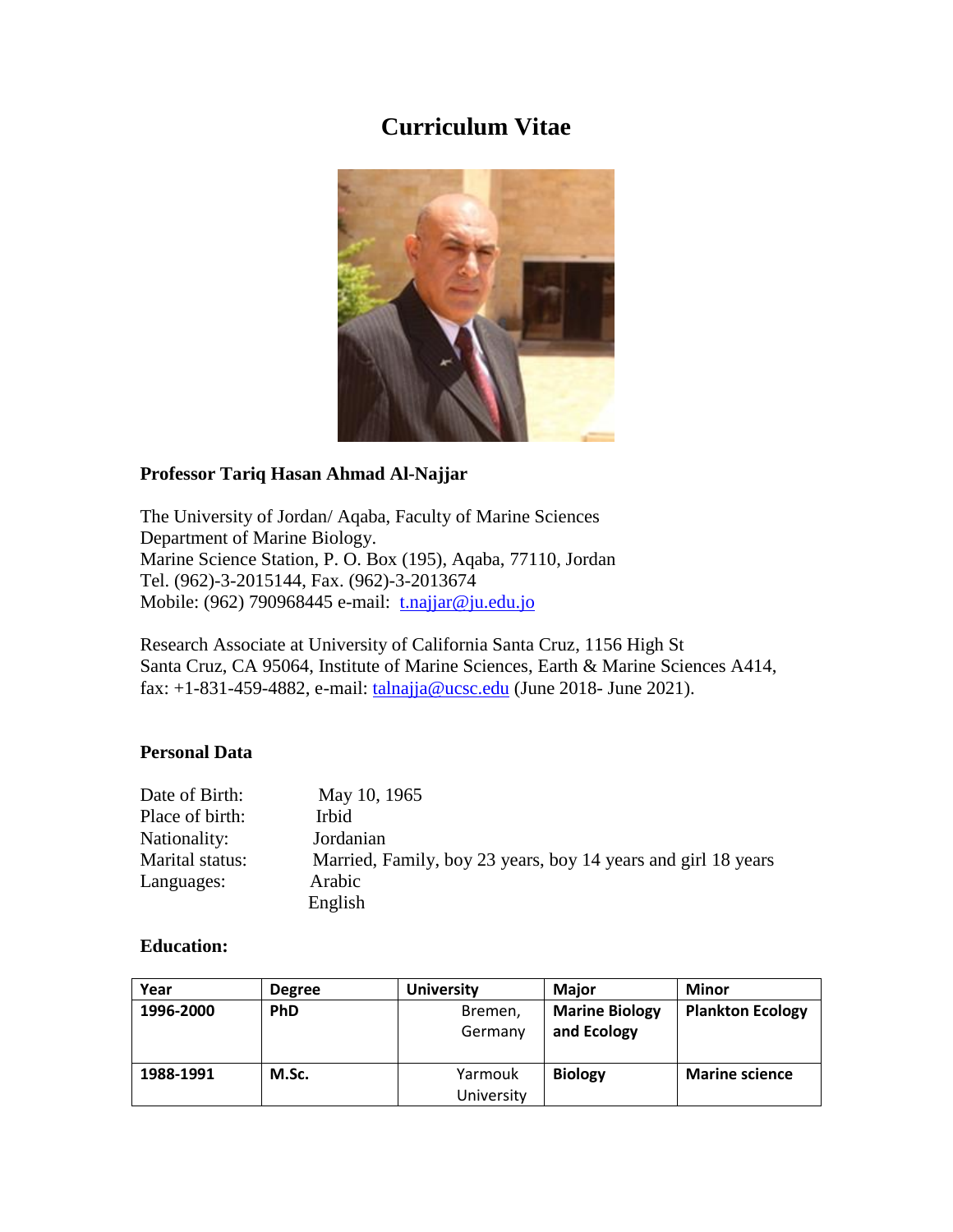|           |            | Jordan     |                |                          |
|-----------|------------|------------|----------------|--------------------------|
| 1984-1988 | <b>Bsc</b> | Yarmouk    | <b>Biology</b> | Environmental            |
|           |            | University |                | <b>Science</b>           |
|           |            | Jordan     |                |                          |
| 1981-1983 | General    | Jordan-    | <b>Science</b> | $\overline{\phantom{0}}$ |
|           | Secondary  | Irbid      |                |                          |
|           | Education  |            |                |                          |

## **Working Experience**

|                                  | August 2017-till June 2018: Visiting researcher At University of California, Santa Cruz                                                                                                 |
|----------------------------------|-----------------------------------------------------------------------------------------------------------------------------------------------------------------------------------------|
|                                  | September 2016- August 2017: Assistant president of Jordan University Aqaba branch<br><b>Director of Marine Science Station</b>                                                         |
|                                  | August 2014-August 2015- Assistant president of Jordan University for Academic affair<br>General Registrar of the Jordan University/Aqaba                                               |
|                                  | August 2013 – September 2016: Dean, Faculty of Marine Sciences,<br>Jordan University/ Aqaba Branch                                                                                      |
|                                  | December 2012-August 2013: Professor of Marine Biology and Ecology<br><b>Head of Marine biology department,</b><br><b>Faculty of Marine Sciences</b><br>Jordan University/ Aqaba Branch |
| 2010-2011, 2014-till August 2017 |                                                                                                                                                                                         |
|                                  | <b>Director of Marine Science Station</b><br>Aqaba-Jordan                                                                                                                               |
| 2000 till August 2007:           | Assistant Research, The University of Jordan<br>Marine Science Station, Aqaba- Jordan.                                                                                                  |
| August 2007-2009:                | Associated Research, The University of Jordan<br>Marine Science Station, Aqaba- Jordan.                                                                                                 |
| 2009 -December 2012:             | Associated professor of Marine Biology and Ecology<br><b>Faculty of Marine Sciences</b><br>The Jordan University/ Aqaba Branch                                                          |
| Summer, 2006                     | visiting researcher, Hamburg University, Germany                                                                                                                                        |
| Summer, 2005<br>Summer, 2008     | visiting researcher, Stanford University, USA<br>Teaching Advance course in phytoplankton Taxonomy,<br>Naples-Italy                                                                     |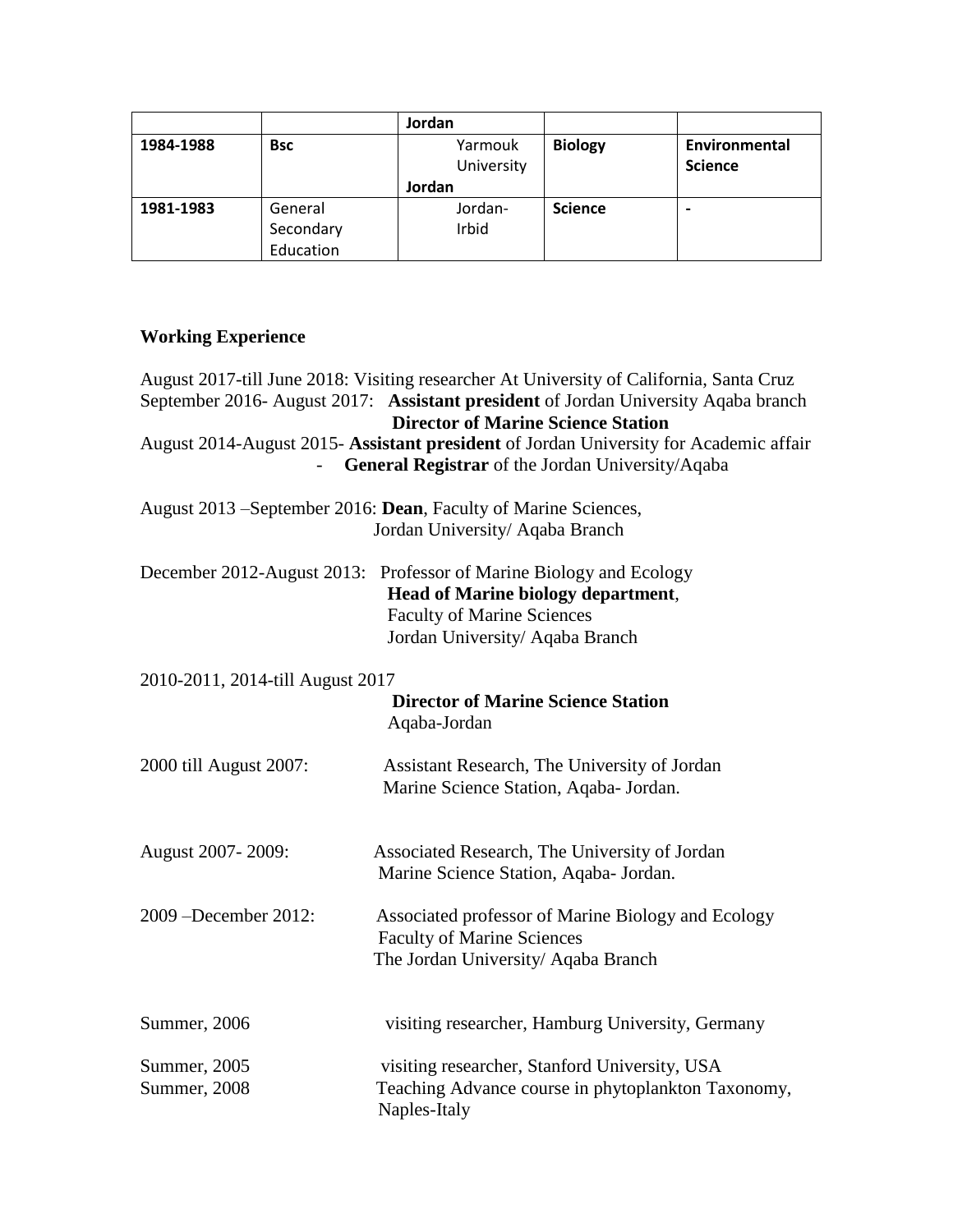| 1992-2000: | Research Assistant, the University of Jordan<br>Marine Science Station, Agaba-Jordan |
|------------|--------------------------------------------------------------------------------------|
| 1988-1991: | Teaching Assistant, Yarmouk University<br>Irbid-Jordan                               |

**المهام المكلف بها**

| لمهمه                                  | مكان العمل                                   | تاريخ البدايه | تاريخ النهايه |
|----------------------------------------|----------------------------------------------|---------------|---------------|
| العميد                                 | كلية العلوم الاساسية و البحرية               | 2013-09-01    | 2015-09-05    |
| العميد                                 | كلية العلوم الاساسية و البحرية               | 2015-09-06    | 2016-08-31    |
| رئيس قسم أكاديمي بالنيابه              | كلية العلوم الاساسية و البحرية / قسم الاحياء | 2012-09-09    | 2013-09-08    |
|                                        | البحر به                                     |               |               |
| ق أ مساعد رئيس فر ع الجامعة            | مكتب رئاسة فرع الجامعة الاردنية في العقبة    | 2016-09-01    | 2017-08-24    |
| الار دنية/العقبه                       |                                              |               |               |
| مدير                                   | المحطة البحرية / العقبــة                    | 2010-08-15    | 2011-08-15    |
| مدير                                   | المحطة البحر يـة / العقبــة                  | 2011-08-15    | 2011-09-20    |
| مدير                                   | المحطة البحريـة / العقبــة                   | 2015-09-23    | 2016-08-31    |
| مساعد رئيس فرع الجامعة الاردنية للشوؤن | مكتب رئاسة فرع الجامعة الاردنية في العقبة    | 2020-09-21    |               |
| الاكاديميه/العقبه                      |                                              |               |               |

# **Teaching experience:**

| 1- General Biology 101 :      | <b>Faculty of Basic and Marine Sciences</b>                           |
|-------------------------------|-----------------------------------------------------------------------|
|                               | Jordan University/ Aqaba Branch                                       |
| 2- General Biology 102        | <b>Faculty of Basic and Marine Sciences</b>                           |
|                               | Jordan University/ Aqaba Branch                                       |
| 3- Red Sea Environment        | <b>Faculty of Basic and Marine Sciences</b>                           |
|                               |                                                                       |
|                               | Jordan University/ Aqaba Branch                                       |
|                               | 4- Marine Invertebrates (MB 251): Jordan University/ Aqaba Branch     |
| Marine Sciences (MB):<br>$5-$ | Jordan University/ Aqaba Branch                                       |
| $6-$ Zoology ():              | Jordan University/ Aqaba Branch                                       |
|                               | 7- Phytoplankton, Seagrass and Algae: Jordan University/ Aqaba Branch |
| Plankton<br>8-                | : Jordan University/ Aqaba Branch                                     |
| 9- Seagrass and Algae:        | : Jordan University/ Aqaba Branch                                     |
| 10- Environmental sciences:   | Jordan University/ Aqaba Branch                                       |
| 11- Environmental pollution:  | Jordan University/ Aqaba Branch                                       |
| 12-Zooplankton                | Jordan University/ Aqaba Branch                                       |
| 13- Marine Pollution:         | Jordan University/ Aqaba Branch                                       |
| 14- Biological Oceanography:  | Jordan University/ Aqaba Branch                                       |
| 15- Animal physiology lab:    | <b>Yarmouk University</b>                                             |
|                               | 16- Comparative vertebrate anatomy lab B 213: Yarmouk University      |
|                               | 17- Advance plant physiology lab B 529: Yarmouk University            |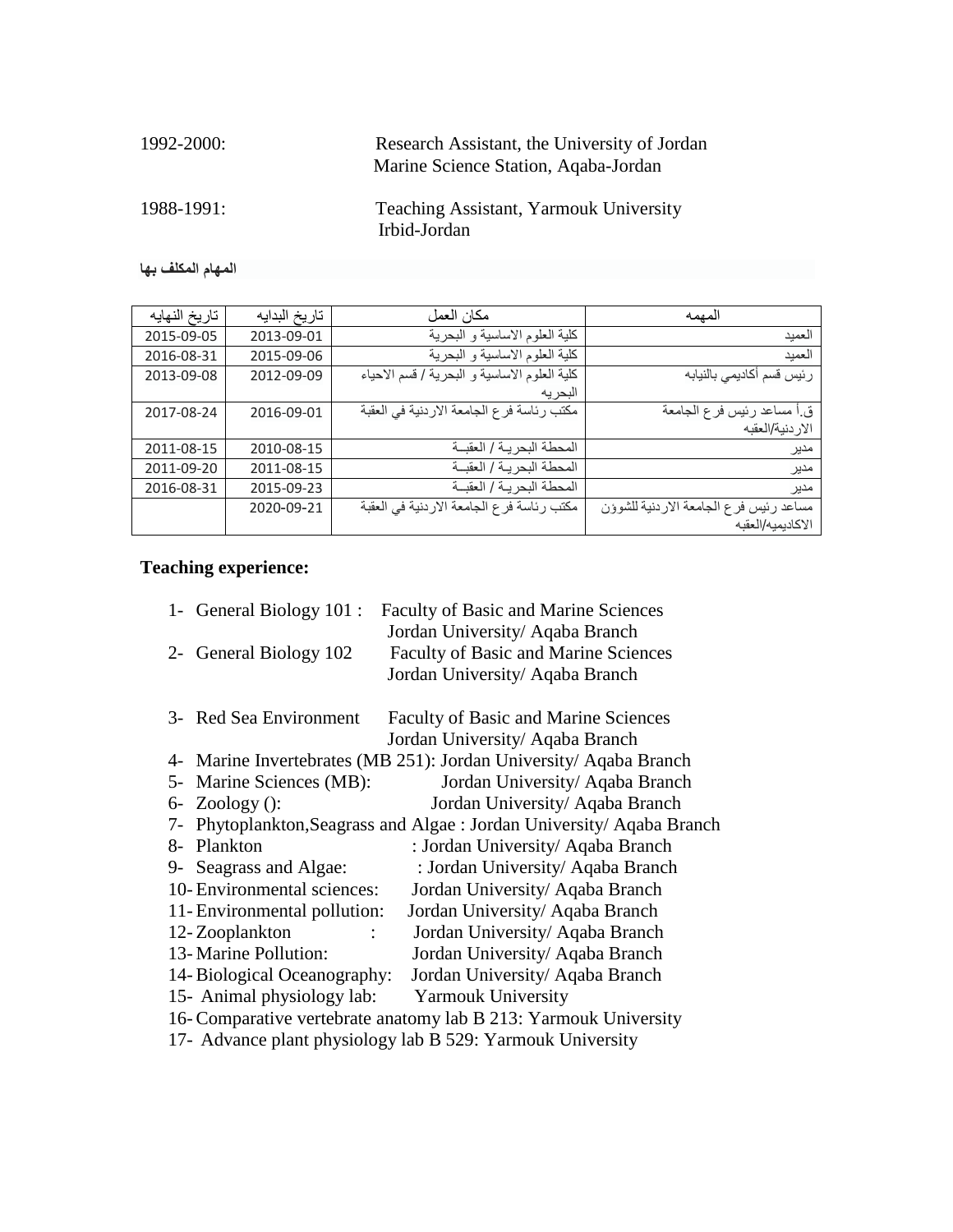## **PhD supervising:**

- 1- Astrid Corniles (2005): Seasonal dynamics of the Copepod Population in an Oligotrophic Environment - the Northern Gulf of Aqaba (Red Sea). Ph.D thesis, Bremerhaven, Germany.
- 2- Fatih Sahin (2010): Seasonal dynamics of phytoplankton in the Gulf of Aqaba. Ph.D thesis, Synops, Turkey.
- 3- Daniel Killam (2016-2018): paleontological study investigating the past and present health of the giant clams (*Tridacna*) in the Gulf of Aqaba. California University Santa cruise, USA.

## **Master student supervising (31 student):**

- 1- Abd El-Wahab Al-Shiyab (2004): Heterotrophic nutrition of Giant clam (Tridacnidae) from the Jordanian coast of the Gulf of Aqaba, Red Sea. Master thesis, Yarmouk University, Irbid Jordan
- 2- Jamal bany Fawwaz (2005): plankton as possible Bioindicator for trace metals pollution in the Gulf of Aqaba, Red Sea. Master thesis, Yarmouk University, Irbid Jordan
- 3- Yousef, Mohammad Abu-Karma (2006): Algae and seagrass as Bioindicators for trace metals pollution along the Jordanian coast of the Gulf of Aqaba. Master thesis, Yarmouk University,Irbid Jordan
- 4- Tawaha Mohamad (2006): Sea Urchen Diadema setosum as possible bioindicator for trace metal pollution in the Gulf of Aqaba, Red Sea. Master thesis, Yarmouk University,Irbid Jordan.
- 5- Jessica Luo, M.S. (2007): Dominance of seasonal fluctuations over local variability on zooplankton in the Gulf of Aqaba. Master thesis, Stanford University, Stanford, USA. pp 97.
- 6- Ibrahim Abd Al-Hadi Saleh (2007): Age, Growth and Shell Morphometrics of the Gastropod *Thais savignyi* (Mollusca: Neogastropoda: Muricidae) from the Gulf of Aqaba, Red Sea. Master thesis, Hashemite University, Zarka, Jordan.
- 7- Raid Jawasreh (2008): zooplankton and chlorophyll *a* relation to other environmental pollution parameters in King Talal Dam and Gulf of Aqaba, Jordan. Master thesis, Yarmouk University, Irbid Jordan.
- 8- Khatameen Ahmad (2008): Seasonal variations of gastropods species from the Intertidal zone along the Jordanian coast of the Gulf of Aqaba. Master thesis, Yarmouk University, Irbid Jordan.
- 9- Hosam Al-Omarey (2008): Determination of Natural and Anthropogenic Radionuclides in sediment of the Gulf of Aqaba. Yarmouk University, Master thesis, Irbid Jordan.
- 10- Motasem Al-Sayed (2008): Levels of trace metals in some Carnivorous fish of Gulf of Aqaba, Red Sea. Master thesis, Hashemite University, Zarka-Jordan.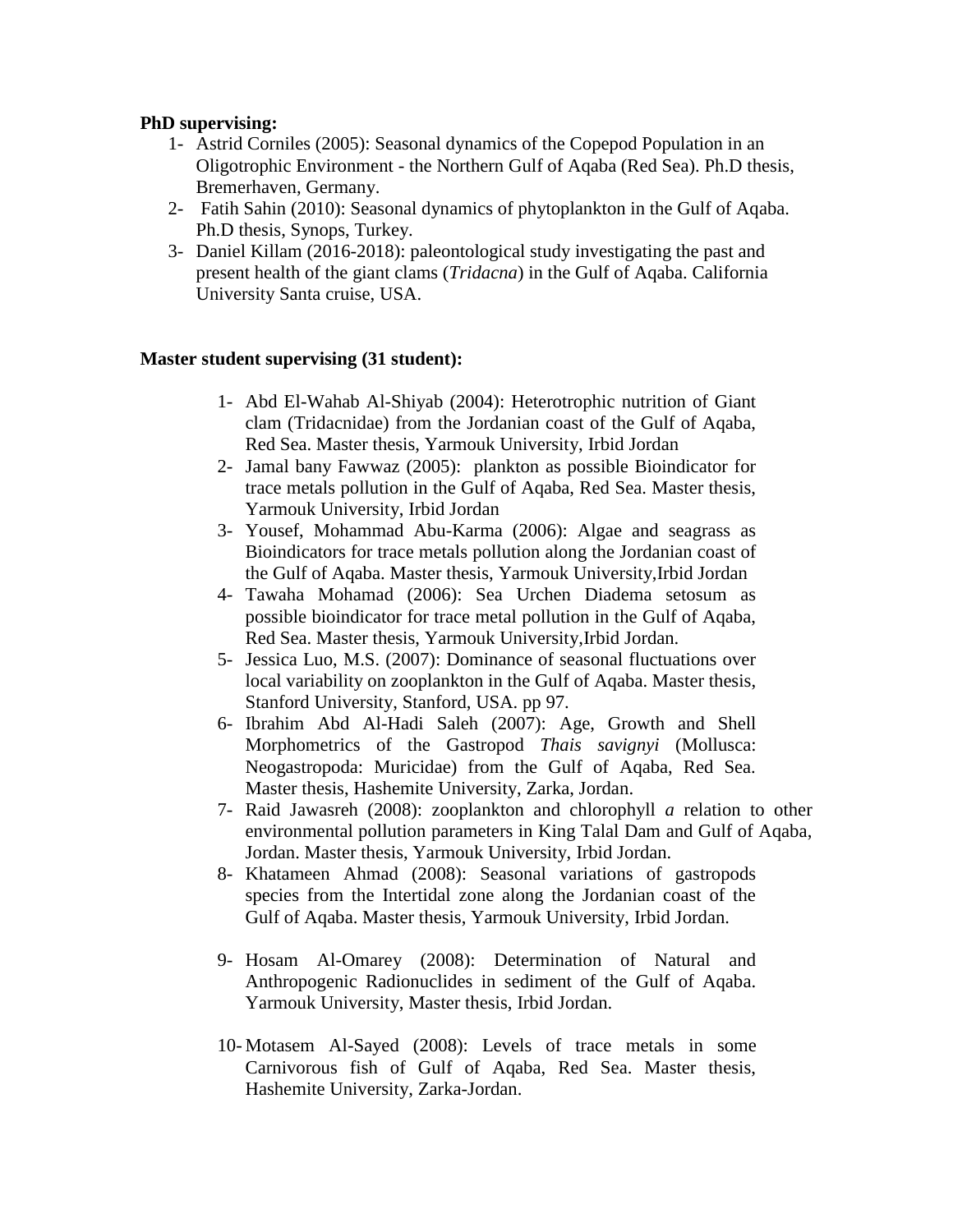- 11- Maen batayneh (2010): Levels of trace metals in some Herbivorous fish of Gulf of Aqaba, Red Sea. Master thesis, Hashemite University, Zarka-Jordan.
- 12- Neveen Ahmad (2008): Identification of fish parasites in the intestine of stone fish from the Gulf of Aqaba, Red Sea. Master thesis, Hashemite University, Zarka-Jordan.
- 13- Ali Al-Zgool (2008): Levels of Trace metals in food chain of some carnivores fishes (Family: [Carangidae\)](http://www.fishbase.com/Summary/FamilySummary.cfm?ID=314) collected from the Gulf of Aqaba, Red Sea. Master thesis, Hashemite University, Zarka-Jordan.
- 14- Mustafa Al-Shaby: Sea cucumber as possible bioindicator for trace metal pollution in the Gulf of Aqaba, Red Sea. Master thesis, Yarmouk University, Irbid Jordan.
- 15- Rawashdeh Omar (2013): levels of trace metals in Tuna fish from the Gulf of Aqaba, Red Sea. Master thesis, Yarmouk University, Irbid Jordan.
- 16- Dania Abd Al-Wahhab Al-Ma'aitah (2016): Assessment of heavy metal toxicity in semi-enclosed artificial lagoons in the Gulf of Aqaba. The University of Jordan-Aqaba Branch.
- 17- Rashad Gassaymah (2015): Levels of heavy metals on mesopelagic fish species ( polysteganus coerulepunctatus, Argyrops spinifer and Argyrops filamentosus) of the family Sparidae from the northern Gulf of Aqaba, Red Sea. The University of Jordan-Aqaba Branch.
- 18- Haya Mahmoud Al-Tarawneh (2016): Histo-biochemical studies of the toxic effect of envenoms extracted from Stonefish (*Synanceia verrucosa*) belonging to family Scorpaenidae, collected from the Northern Gulf of Aqaba, Red Sea. The University of Jordan-Aqaba Branch.
- 19- Shorouq Salman Ma'ayta (2015): Assessment of fish stocks from developing managements plan of fisheries in Aqaba.. The University of Jordan-Aqaba Branch.
- 20- Tasneem Shandaque (2015): Biological studies of some deep sea fishes belonging to the family sparedae (Sea breams) collected from the Jordanian coast of the Gulf of Aqaba.. The University of Jordan-Aqaba Branch.
- 21- Rashad Gassaymah (2015): Levels of heavy metals in mesopelagic fish species (Polysteganus coeruleopunctus, Argyrops spinifera and Argyrops filamentosus) of the family sparidae from the Northern Gulf of Aqaba, Red Sea.
- 22- Moafaq Al-Kushman (2016): Toxicity of heavy metals in two fish species *Iago omanensis* and *Auxis thazard* collected from the Northern Gulf of Aqaba, Red Sea Nashat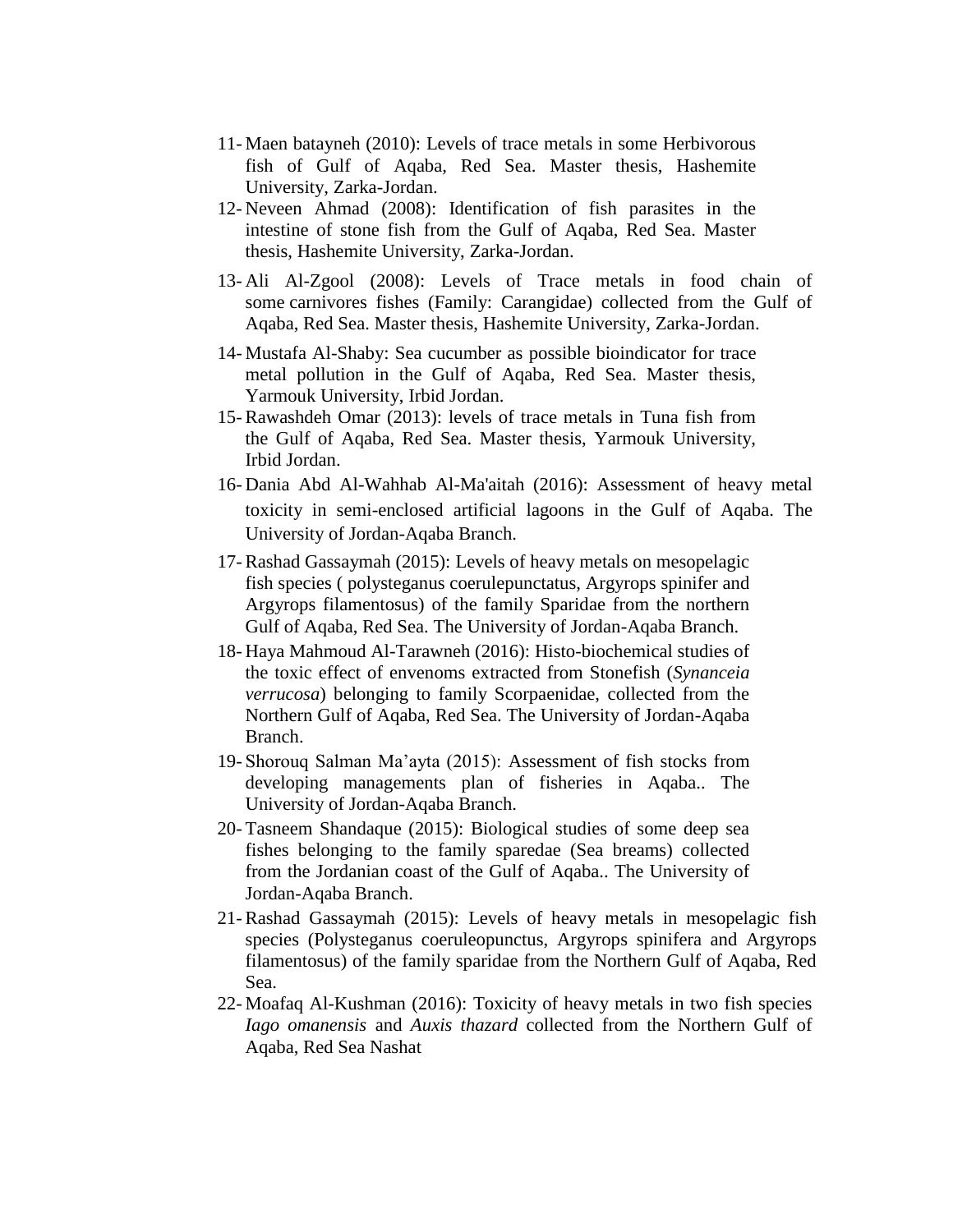- 23- Abdalla AbuAwali (2016): Assessment of the effectiveness of Coastal Zone Management Process in The Aqaba Special Economic Zone – Jordan. The University of Jordan-Aqaba Branch.
- 24- Nashat dehayaat (2016): Levels of Pb and Cd in three species of Tuna (*Katsuwonus pelamis, Auxis thazard and Euthynnus affinis*) collected from the Jordanian coast of the Gulf of Aqaba, Jordan.
- 25- Mahamona mohammed Alnajdawi (2017): Community Structure of Gastropoda, their Distributional Patterns in Relation to Habitat and Depth in the Jordanian Coast of the Gulf of Aqaba.
- 26- Nid'a F. Al Sharari (2017): Effect of temperature on histamine levels of Tuna Fish species (*Katsuwonus pelamis*) collected from the Jordanian coast.
- 27- Sarah Al-Majali (2018): Community structure and distributional pattern of mollusca in intertidal zone at various beaches along the Jordanian coast
- 28- Khaled Al-Sokhny (2001): Biogeochemical cycles of nutrients and Chlorophyll *a* in relation to coastal currents in Jordanian waters of the Gulf of Aqaba, Red Sea. Master thesis, Yarmouk University, Irbid Jordan
- 29- Omer Bany Awwad (2002): coral larvae recruitments in the Gulf of Aqaba, Jordan. Master thesis, Yarmouk University,Irbid Jordan.
- 30- Abu- Al-Haija Mahmoud (2008): Nutrient and selected heavy metals in water, suspended matter and sediments of King Talal Dam. Yarmouk University, Irbid Jordan.
- 31- Ma'in Mohammad Al-Khawaldeh (2019): Studying the physiochemical and biological properties of seawater of the Jordanian Gulf of Aqaba for desalination purposes. Master thesis, Yarmouk University

Editorial Board of the journal:

- Jordan Journal of Biological studies
- Estuarine, Coastal and Shelf Science

#### Journal Reviewer:

- Oceanological and hydrobiological studies
- Estuarine, Coastal and Shelf Science
- Jordan Journal of Biological studies

#### **List of publications**

- 1. Al-Najjar, TH (1991) Levels of 8 trace metals in freshwater fishes of Azraq Oasis, Jordan. Master Thesis, Yarmouk University, Jordan.
- **2. Al-Najjar** TH (2000) The seasonal dynamics and grazing control of Phyto- and mesozooplankton in the northern Gulf of Aqaba, Ph.D Thesis, Bremen University, Bremen-Germany.
- **3. Al-Najjar** TH, 2002. Pelagi copepod diversity in the Gulf of Aqaba (Red sea).lebanese Science Journal Vol.3, No. 1, 3-16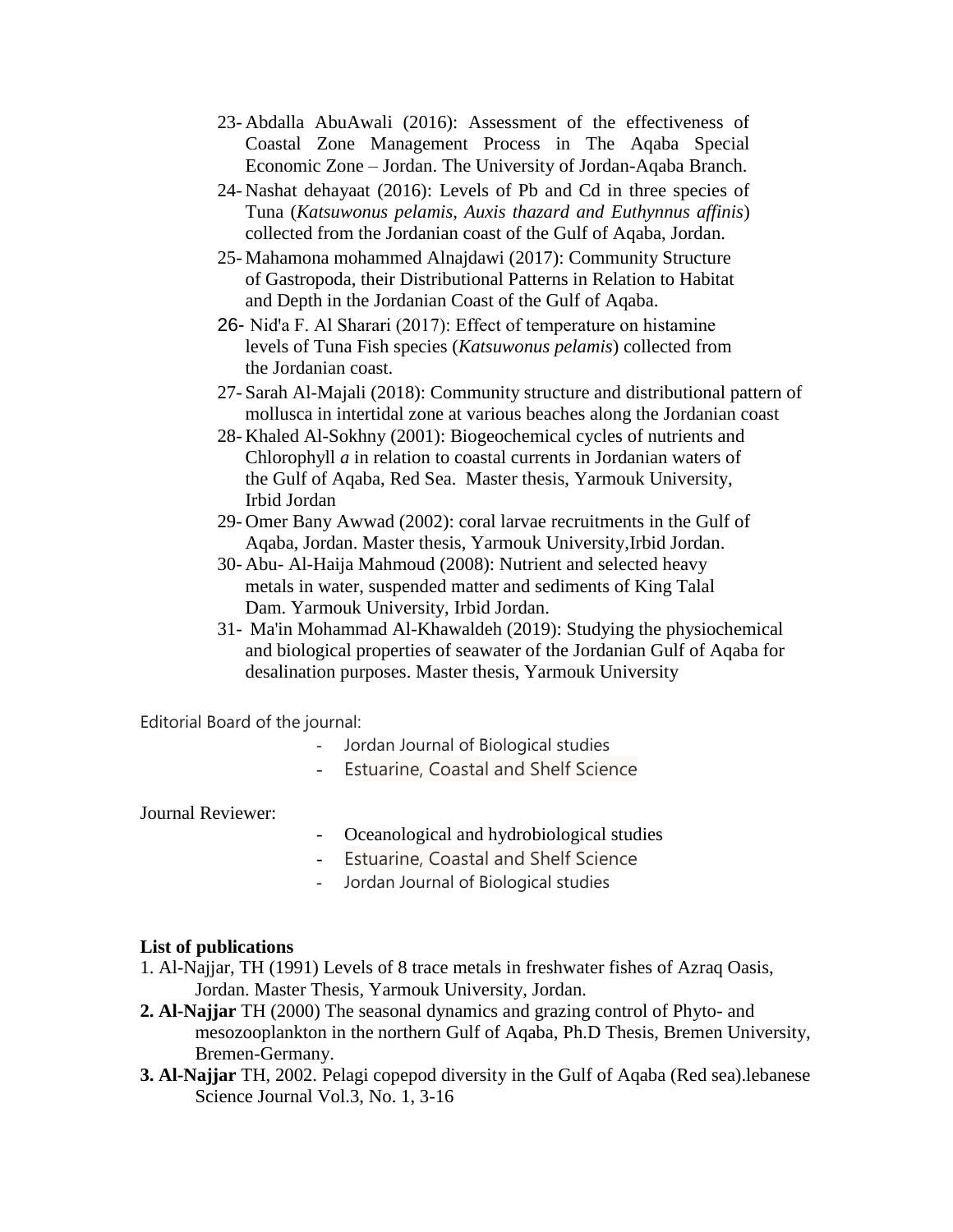- 4.Sommer U, Ulrike GB Ruth BS, Astrd C, Wilhelm H, Thomas H, **Al-Najjar** TH, Anton P, Sigrid S Herwig Sdorthea S, Stephen W 2002. Grazing during early spring in the Gulf of Aqaba and northern Red Sea. Mar Ecol Prog Ser. Vol. 239: 251-261
- **5. Al-Najjar** TH, Badran M, Al-Zibdeh M. 2003. Seasonal cycle of surface zooplankton biomass in relation to the chlorophyll *a* in the Gulf of Aqaba, Red Sea. Abath , al-Yarmouk Basic Science and Engineering Vol 12, No.1: 109-118.
- 6. Abu-Hilal AH & **Al-Najjar** TH 2004 Litter pollution on theJordanian shores of the Gulf of Aqaba. Marine Environmental Research, Vol 58, Issue 1, 39-63
- **7. Al-Najjar** TH, (2004) Spatial and Temporal variations in surface zooplankton biomass distribution >150um in the Gulf of Aqaba, Red Sea. lebanese Science Journal Vol.5, No. 1, 17-23
- **8. Al-Najjar** TH, 2004. Quantitative distribution of surface zooplankton biomass in the coastal water of the Gulf of Aqaba, Red Sea. Dirasat, Jordan University 31(2): 115-122
- **9. Al-Najjar** T. H. 2005. Seasonal and spatial variations in mesozooplankton biomass in the most northern part of the Gulf of Aqaba during 2003. Zoology in the Middle East Journal vol 34: 87-92.
- 10. Mohammad I. B, Rasheed, M, Manasrah, R, and **Al-Najjar** T. (**2005**). Nutrient flux fuels the summer primary productivity in the oligotrophic waters of the Gulf of Aqaba, Red Sea. Oceanologia, 47(1): 47-60.
- **11. Al-Najjar** T. H. and Rasheed. M. **(2005).** Annual cycle of phytoplankton community structure in the Gulf of Aqaba detected by HPLC analysis of pigments. Dirasat, pure science, vol 32 (2): 199-202.
- **12. Al-Najjar TH** and Rasheed M (**2005**). Zooplankton biomass in the most northern tip of the Gulf of Aqaba, a case study. Lebanese Science Journal, 6(2): 3-10.
- **13 Al-Najjar** TH, Badran M , Richter C, Meyerhofer M, Sommer U (**2007**): Seasonal dynamics of phytoplankton in the Gulf of Aqaba, Red Sea. Hydrobilogia.579:69- 83.
- 14. Cornils A, Schnack-Schiel SB, **Al-Najjar T**, Richter C **(2007).** Feeding of Clausocalanids (Calanoida, Copepoda) on natural occurring particles in the northern Gulf of Aqaba (Red Sea). Marine Biology, 151:1261-1274..
- 15 Cornils A, Schnack-Schiel SB**,** Badran M, Rasheed M, Manasreh R, **Al-Najjar T,**  Richter C **(2007)** The seasonal cycle of the epipelagic mesozooplankton in the northern Gulf of Aqaba (Red Sea).Journal of Marine System, 68:278-292.
- 16. Cornils A, Niehoff B, Richter C, **Al-Najjar T**, Badran M, Schnack-Schiel **(2007).** Seasonality of the Abundance and Reproduction of the Clausocalanid Copepods of the Northern Gulf of Aqaba (Red Sea). Journal of Plankton Research, 29(1); 57-70.
- **17. Al-Najjar T**, Bani Fawaz J and Abu-Hilal A. **(2007).** Heavy metals in zooplankton from the Gulf of Aqaba, Red Sea. Abhath Al-Yarmouk Basic Sciences and Engineering, 16(2):163-173.
- 18. Manasrah r, Zibdah M, Ougaily F, Najem Y and **Al-Najjar T, (2007).** Seasonal Changes of water properties and current in the northernmost Gulf of Aqaba, Red Sea. Ocean Science Journal, 24(2): 103-116.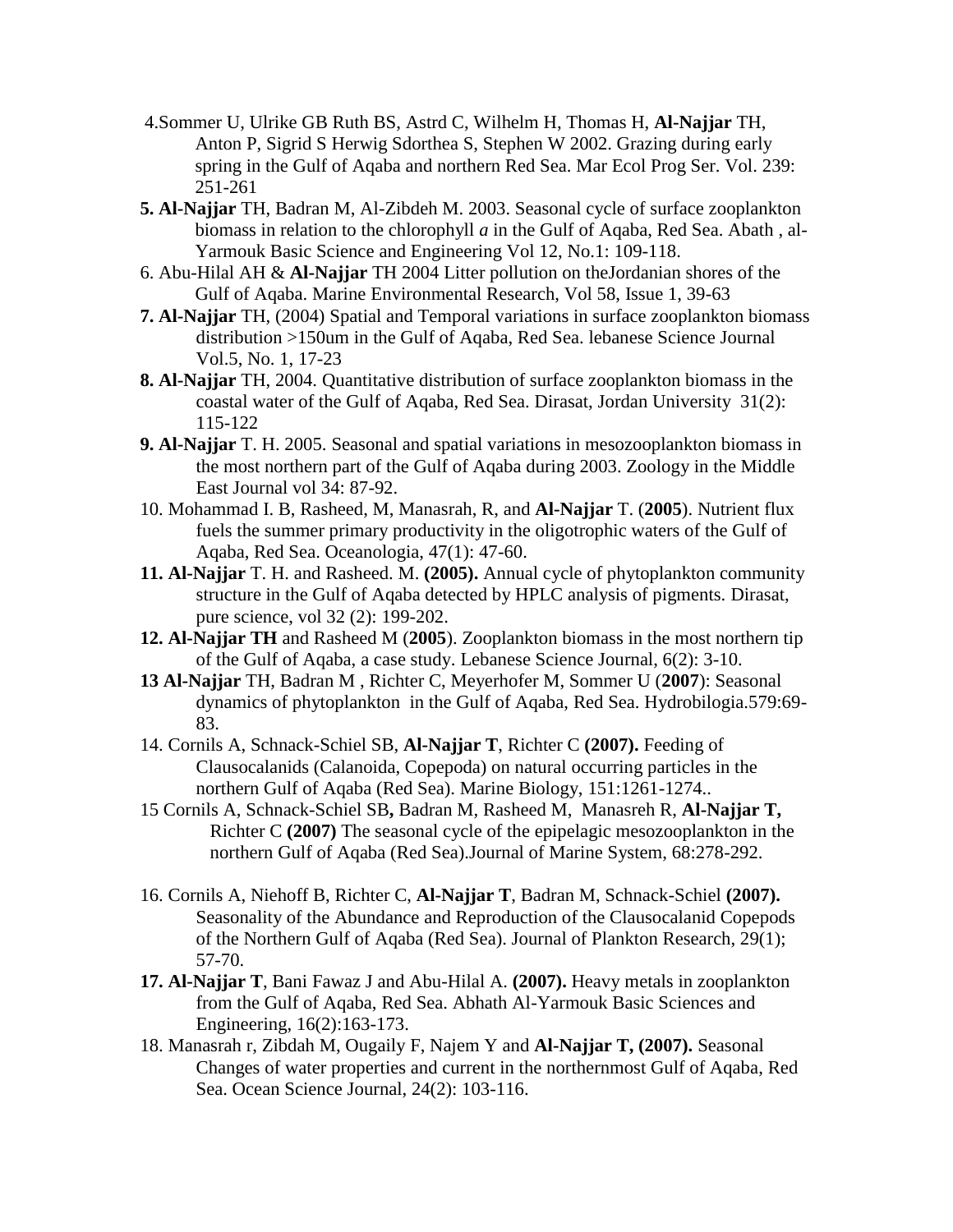- 19. Luo, J Y., Paytan, A., **Al-Najjar**, T. **(2007).** Using Carbon and Nitrogen Stable Isotopes and Trace Metal Concentrations in Zooplankton to Determine Seasonal and Anthropogenic Influences in the Gulf of Aqaba, Red Sea. *Fall AGU meeting*. OS11A-0192.
- 20. Ahmad Abu-Hilal, Rasheed M and **Al-Najjar** T. H. **(2008).** Dissolution of raw phosphate (apatite) in sea water of the Gulf of Aqaba: 1. Magnitude and potential environmental impact. Chemistry and Ecology. 24(1):51-59.
- 21. Ahmad Abu-Hilal and **Al-Najjar** T. H **(2008).** Marine litter in coral reef areas along the Jordan Gulf of Aqaba, Red Sea. Journal of Environmental Managements 1043-1049:1-7.
- 22. Al-Zibdah M, Oqaily F, **Al-Najjar T** and Manasrah R. **(2008).** Neighboring Cage Dish Farming Affecting Water and Seabed Quality of the Jordanian Northern Gulf of Aqaba, Red Sea. Ocean Science Journal, 34(1): 9-16.
- **23. Al-Najjar T. H** and El-Sherbiny M. M. (2008): Spatial and Seasonal Variations in Biomass and Size Structure of Zooplankton in coastal Waters of the Gulf of Aqaba. Jordan Journal of Biological Sciences, 1(2): 55-59.
- **24. Al-Najjar T. H**., Bani Fawaz, J., Manasrah R., Al-zibdah M and Abu-Hilal A (2009). Variations of heavy metals concentration in suspended matter and physiochemical properties in the coastal surface water of the Gulf of Aqaba. Jordan Journal of Biological Sciences, 1(4): 153-158.
- 25. Ahmad,H Abu-Hilal and **T. H, Al-Najjar (2009)**. Plastic pellets on the beaches of the northern Gulf of Aqaba, Red Sea. Aquatic Ecosystem Health and managements, 12(4):1-10.
- **26. Al-Najjar T**; AbdelWahab S; Sayeeda M, M. Al-Zibdeh and Abu-Hilal A (**2010)**. Heterotrophic nutrition of Giant clams from the Jordanian coast of the Gulf of Aqaba, Red Sea. Dirasat, 37(1): 51-59.
- **27** Zaid Q. Ababneh, Husam Al-Omari, Mohamad Rasheed **, Tariq Al-Najjar,** Anas M. Ababneh (**2010**). Assessment of gamma-emitting radionuclides in sediment cores from the Gulf of Aqaba, Jordan. Radiation Protection Dosimetry. 1–10. doi:10.1093/rpd/ncq182.
	- 28- Rasheed M; **Al Najjar T**; Mohamad G. Al-Masrib; Mian S (2011). Experimental degradation of oil in permeable sand from the Gulf of Aqaba, Red Sea. Chemistry and Ecology, iFirst, 1–9
	- 29- **Al-Najjar T**., Rasheed M., Ababneh Z., Ababneh A and Al-Omary H. (2011).Heavy metals pollution in sediment cores from the Gulf of Aqaba, Red Sea Natural Science, Vol.3, No.9, 775-782.
	- 30- **Tariq Al-Najjar** and Abd Al-Wahab Al-Shiyab (2011). Marine litter at (Al-Ghandoor area) the most northern part of the Jordanian coast of the Gulf of Aqaba, Red Sea Natural Science, **Vol.3, No.11, 921-926.**
	- 31- Rasheed M., **Al-Najjar T**., Damhoureyeh S (2011). Distributions of pigments in reef sediments, contribution of phytoplankton to organic matter budget in coral reef. Natural Science, **Vol.3, No.5, 344-350.**
	- 32- **Al-Najjar T**., Khalaf N., Allawi M., Disi A.(2012). Levels of Trace Metals in Two Fish Species *Caesio varilineata* and *Caesio lunaris* of the Family Caesionidae from the Gulf of Aqaba, Red Sea. Fresenius Environment Bulletin. 21(5): 1152-1157.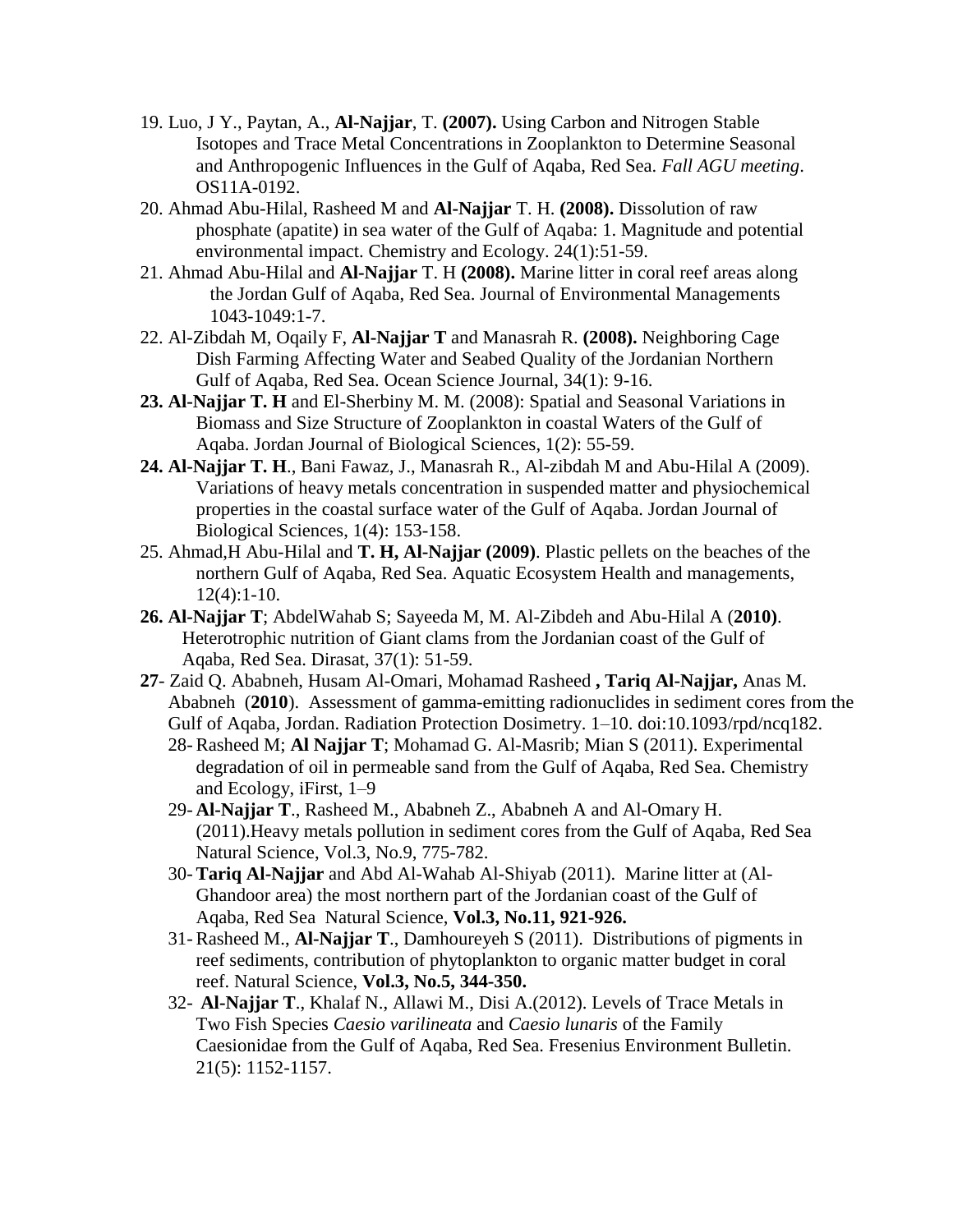- 33- Maroof A. Khalaf, **Tariq Al-Najjar**, Mahmoud Alawi, Ahmad A. Disi. (2012). Levels of Trace Metals in Three Fish Species *Decapterus macrellus, Decapterus macrosoms* and *Decapterus russelli* of the Family Carangidae from the Gulf of Aqaba, Red Sea/Jordan. Natural Science. .4(.6): 362-367 (2012).
- 34- Basem M. Jaber, Rola Al-Silawi and **Tariq Al-Najjar** (2012). Isolation and Molecular Identification of *Ascomycetes* in Sediments and Waters of the Gulf of Aqaba, Red Sea. Natural Science. 4(8): 555-561.
- 35- Majduleen Sbaihat, Shadeya Reyati and **Tariq Al-Najjar** ( 2013) Levels of heavy metals in Ophoroidea (*Ophiocoma scolopendrina*) from the Gulf of Aqaba, Red Sea. Fresenius Environment Bulletin. Vol 22 (12):
- 36- Maroof A. Khalaf, Mahmoud Alawi, Ali Al-Zgool, **Tariq Al-Najjar** (2013) Levels of Trace Metals in the Bigeye hound Deep Sea Shark *Iago Omanensis* from the Gulf of Aqaba, Red Sea. Fresenius Environment Bulletin. Vol 22 (12): 3534-3540.
- 37- Leonardo Laiolo, Alberto Barausse, Zvy Dubinsky, Luca Palmeri, Stefano Goffredo, Yury Kamenir,**Tariq Al-Najjar**, David Iluz. (2014). Phytoplankton dynamics in the Gulf of Aqaba (Eilat, Red Sea): A simulation study of mariculture effects. Marine Pollution Bulletin 86 (2014) 481–493
- 38- Luo J, Paytan A, **Al-Najjar, T (**2006). Using Carbon and Nitrogen Stable Isotopes and Trace Metal Concentrations in Zooplankton to Determine Seasonal and Anthropogenic Influences in the Gulf of Aqaba, Red Sea. American Geophysical Union.
- 39- Luo J, Paytan A, **Al-Najjar, T (**2007). Carbon and Nitrogen Stable Isotopes of Zooplankton Tows from the Gulf of Aqaba, Red Sea: Indicators of Anthropogenic Influence? American Geophysical Union.
- 40- **Al-Najjar, T.**, Khalid Abu Khadra, Omar Yousef Rawashdeh, Maroof khalaf, Mohammad Wahsha (2015). Levels of Trace Metals in (*Euthynnus affinis*) Fish from the Gulf of Aqaba, Jordan. Fresenius Environment Bulletin, 24 – No 9a. 2995-3000.
- 41- **Al-Najjar, T;** Al-Momani, R; Khalaf, M; Wahsha, M; Sbaihat, M; Khalaf, N; Abu Khadra, K and Magames, H (2016) Levels of Heavy Metals in Fishes (*Cheilinus trilobatus)* from the Gulf of Aqaba, Jordan, Natural Science, 2016, 8, 256-263.
- 42- **AL-Najjar**, T., Maroof A. Khalaf, Mohamad Wahsha, Khalid Abu Khadra, Rashad Ahmad Gassaymah (2016) Levels of Heavy Metals in Mesopelagic Fish Species (*Polysteganus coeruleopunctatus, Argyrops spinifer* and *Argyrops filamentosus*) of the family Sparidae from the Northern Gulf of Aqaba, Red Sea. Fresenius Environment Bulletin. Volume (25) No. 12/2016, 5253-5260
- 43- Klaus B, Alhejoj I, **Al-Najjar, T (**2016). Pickworthiidae and Aqabarellidae new family (Caenogastropoda, Mollusca) of the Gulf of Aqaba, their larval shells and remarks about their evolution and relation. Natural Science, 2016, 8, 403-430.
- 44- Mohammad Wahsha, **Tariq Al-Najjar**, Haya Al-Tarawneh, Maroof Khalaf, Amer Saad (2017). Biochemical and Histological observations of lung injury after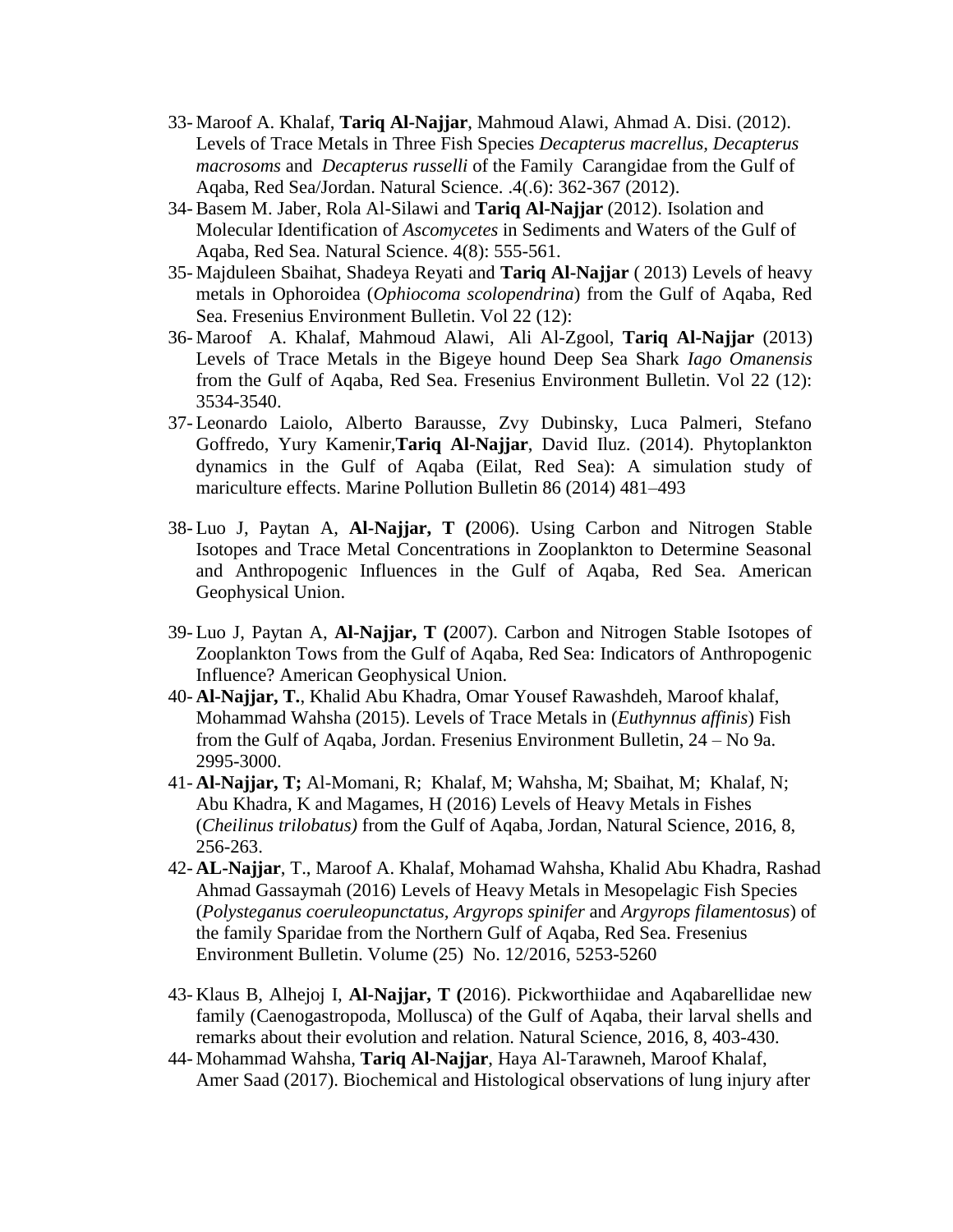stonefish (*Synancela verrucosa*) envenomation in BALB/c, Fresenius Environment Bulletin, Vol. 26 (12): 7204-7208.

- 45- **Tariq Al-Najjar**, Mwaffaq Al Khushman, Maroof Khalaf, Mohammad Wahsha, Khalid Abu Khadra (2017) of heavy metals in two fish species Iago omanean sis and Auxis thazaLevels from the Gulf of Aqaba, Red Sea. Fresenius Environment Bulletin, Volume 26 No. 12A/2017 pages 7806-7814.
- 46- Ahmad M. Khalil, Mohammad A. Wahsha, Khalid M. Abu Khadra, Maroof A. Khalaf, **Tariq H. Al-Najjar** (2018) Biochemical and histopathological effects of the stonefish (*Synanceia verrucosa*) venom in rats. Toxicon, 142 (2018) 45e51.
- 47- **Tariq Al-Najjar,** Mustafa Alshabi, Mohammad Wahsha, Ahmad Abu-Hilal (2018) trace metals concentration of sea cucumber (*Actinophyga bannwarth* and *Holothuria impatiens*) from the red Sea, Gulf of Aqaba. Fresenius Environment Bulletin, Volume 27 – No. 5A/2018 pages 3740-3745.
- 48- **Tariq Al Najjar**, Mohammad Al Tawaha, Mohammad Wahsha, Ahmad Abu Hilal (2018) Heavy metals in the sea urchin *Diadema setosum* from the Gulf of Aqaba. Fresenius Environment Bulletin, Volume 27 – No. 6/2018 pages 4149- 4155.
- 49- **Tariq Al-Najjar**, Nashat Dahiyat, Maroof Khalaf, Nida Sharari, Mohammad Wahsha (2018) Levels of Pb and Cd in three species of Tuna (*Katsuwonus pelamis, Auxis thazard* and *Euthynnus affinis*) collected from the Jordanian coast of the Gulf of Aqaba, Red Sea. Fresenius Environment Bulletin, Volume 27 – No. 6/2018 pages 4277-4284.
- 50- Majduleen Sbaihat, Mohammad Wahsha, Khalid Abu Khadra, **Tariq Al-Najjar** (2018) Trace elements concentrations in sea star (Astrropecten polystecanthus) from the Ayla Lagoons at western part of Jordanian GFulf of Aqaba, Red Sea. Fresenius Environmental Bulletin, Volume 27 – No. 10/2018 pages 6918-6923.
- 51- Maroof A. Khalaf, Shorouq S. Ma'ayta, Mohammad A. Wahsha, Riyad S. Manasrah & **Tariq H. Al-Najjar** (2018) Community structure of the deep sea fishes in the northern Gulf of Aqaba, Red Sea (Osteichthyes and Chondrichthyes). Zoology in the Middle East. ISSN: 0939-7140 (Print) 2326-2680 (Online) Journal homepage: [http://www.tandfonline.com/loi/tzme20.](http://www.tandfonline.com/loi/tzme20)
- 52- Mohammad Wahsha, Haya Al-Tarawneh, Maroof Khalaf, Tariq Al-Najjar, Walid Al-Zyoud (2019) HISTOLOGICAL AND FUNCTIONAL RENAL ALTERATIONS CAUSED BY *SYNANCEIA VERRUCOSA* VENOM IN MICE. Fresenius Environmental Bulletin. 28 – No. 7/2019 pages 5294-5300.
- 53- Tariq Al-Najjar\*, Nashat Dahiyat, Nida Sharari, Mohammad Wahsha, Maroof Khalaf (2019) LEVELS OF MERCURY IN THREE SPECIES OF TUNA (*KATSUWONUS PELAMIS, AUXIS THAZARD* AND *EUTHYNNUS AFFINIS*) COLLECTED FROM THE JORDANIAN COAST OF THE GULF OF AQABA, RED SEA. Fresenius Environmental Bulletin. Volume 28 (5), 4304-4310.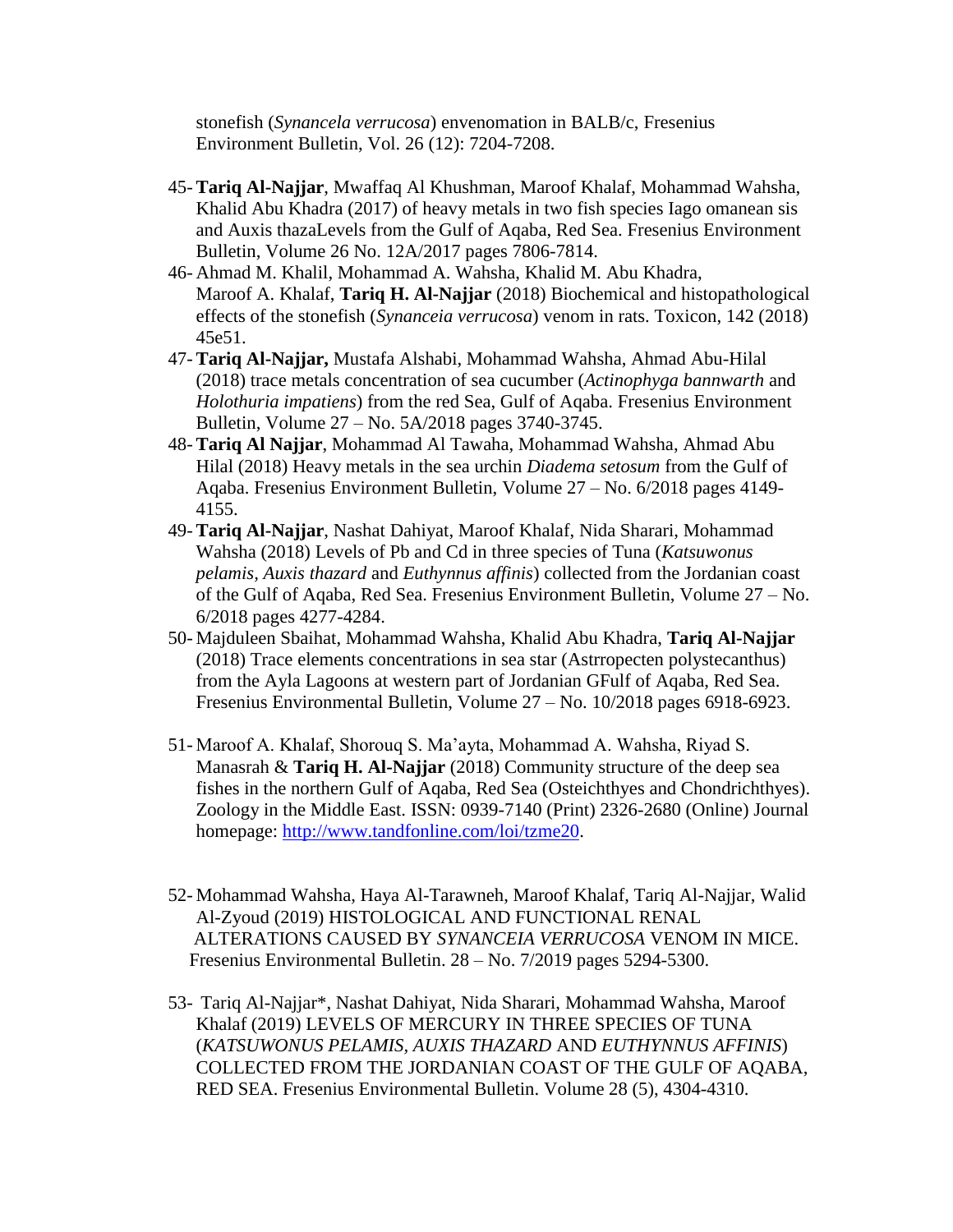- 54- Abba Salisu, Muhammad Al-Zibdah, Tariq Hasan Al-Najjar (2019) Can Powdered Microencapsulated Whole Egg, *Ulva lactuca* and Grasshopper Improve Growth Performance and Economic Viability of African Catfish (*Clarias gariepinus*) Fry? *Aquaculture Studies, 19(2), 125-132.*  [http://doi.org/10.4194/2618-6381-v19\\_2\\_05.](http://doi.org/10.4194/2618-6381-v19_2_05)
- 55- Killam, D., Thomas, R., Al‐Najjar, T., & Clapham, M. (2020). Interspecific and intrashell stable isotope variation among the Red Sea giant clams. *Geochemistry, Geophysics, Geosystems*, *21*, e2019GC008669. https://doi.org/10.1029/2019GC008669

56-

#### **Committee member:**

- 1- Committee member of Environment deterioration Board of ASEZA.
- 2- Committee member of Jordanian Biodiversity research group.
- 3- Committee member of Jordanian National Ballast Water Managements team
- 4- Committee member of biofouling Board of ASEZA. 2019.
- 5- Committee member of Aqaba Marine Bark
- 6- Technical committee member of gas terminal megaproject, ADC, Aqaba, 10- 17/July 2013.
- 7- Technical committee member of seawater standards in the Gulf of Aqaba, ASEZA, 2013
- 8- Technical committee member of (LPG) liquid petroleum Gas Terminal megaproject, ADC, Aqaba, 13-21/August 2013.
- 9- Technical committee member of (NPG) Natural petroleum Gas Terminal megaproject, ADC, Aqaba, 13-21/October 2013.
- 10- Technical committee member of Industrial Jetty deterioration, ASEZ, 2016.

11- Member of working group of initiation Marine protected areas, at Aqaba 2020.

12- Member of National working group of biofouling, at Aqaba 2020

#### **Reports**

- 1. Environmental impact assessment for the ports relocation project (2007).
- 2. Coral mapping at the southern and middle ports areas in Aqaba (2007)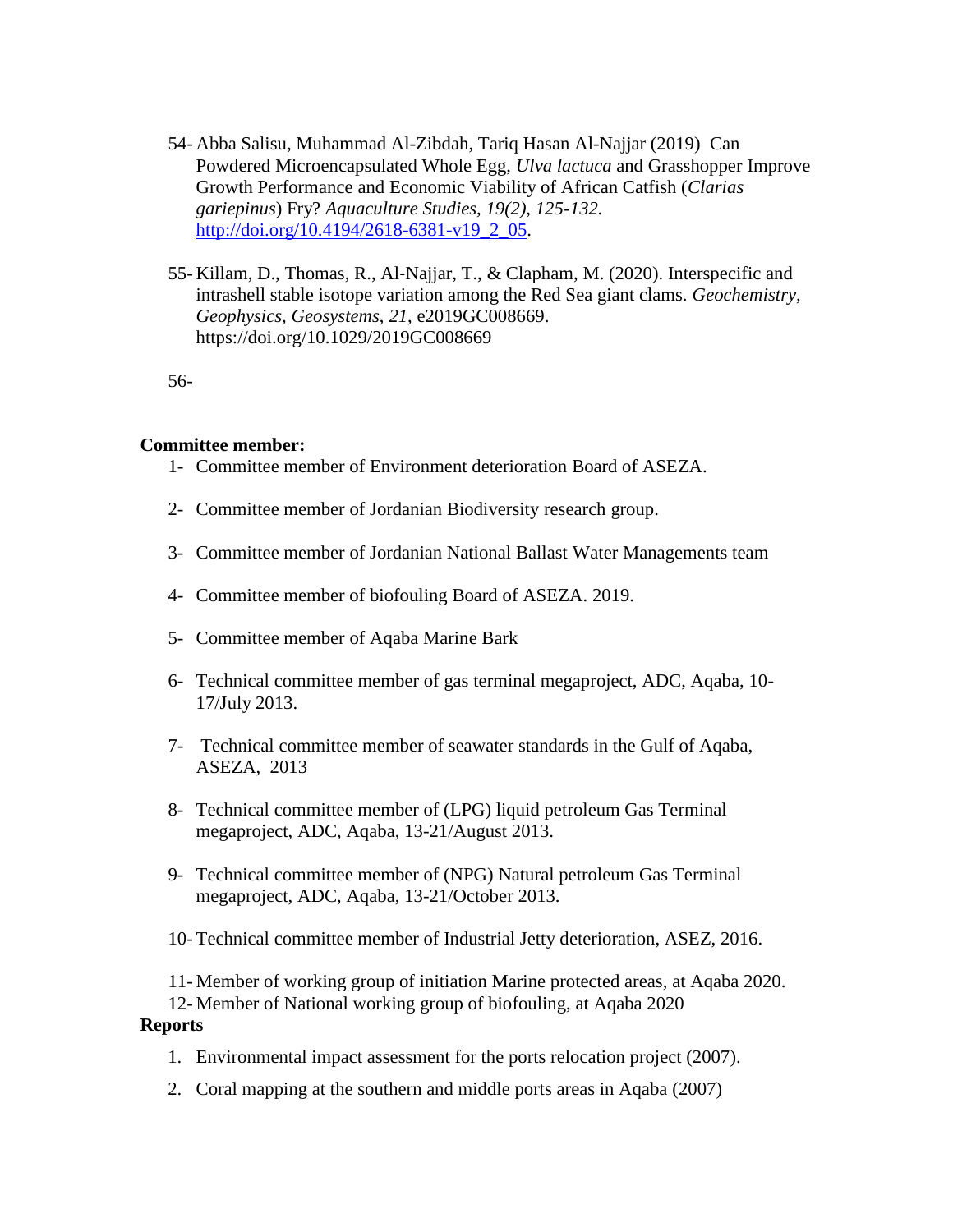- 3. Coral mapping at the southern and middle ports areas in Aqaba (2007)
- 4. Coral mapping at the middle ports areas in Aqaba (2007).
- 5. Environmental appraisal of the Jordanian coast of the Gulf of Aqaba, Red Sea. Jordan's national monitoring program. Annual reports 2004-2010.
- 6. Environmental quality of the coastal water, bottom sediments, nekton and benthos in front of the industrial complex, prepared for the Jordan's Phosphate Mines Company, Aqaba-Jordan.
- 7. Identifying the long-term Environmental Impacts of the Proposed Red Sea-Dead Sea Conduit (RDC); Environmental Impact Assessment for physical and marine biological components. Prepared for Royal Scientific Society, Amman-Jordan.
- 8. Ayla Lagoon Tourism Development; Master Plan Environmental Impact Assessment. Assessment of existing marine environment. Prepared for ECO Consult Company-Wahat Ayla for Development Company. Aqaba-Jordan.
- 9. Dead-Red Bottom sediment studies at the north most portion of Aqaba Gulf. Dar Al-Handasa, September, 2016.
- 10. Many progress reports for the research projects.
- 11. Progress report of the Faculty of Basic and Marine Science acchivments for 2019- 2020.
- 12. Preparation of Ecotorism master programme in collaporation with Facultuy of tourism and hospitality managments.(17-7-2020).

## **Consultations**

- Red Sea-Dead Sea Conduit World Bank project; team leader ecology group.
- Environmental Impact Assessment and mitigation of the relocation of ports to the south industrial complex.
- Consultant for the New Phosphate re-location project (coral mapping project).
- Consultant for the impacts of phosphate on the coral reefs at the south industrial complex.
- Consultant in Ayla lagoon project for the Marine Biological component.
- Consultant in Red-Dead Sea conduit project for the Marine Biological component.
- Coral mapping at the southern and middle ports areas in Aqaba, Project member.
- Coral mapping at the middle ports areas in Aqaba, Project member.
- Consultant in PERSGA for Jordan National Ballast water strategy,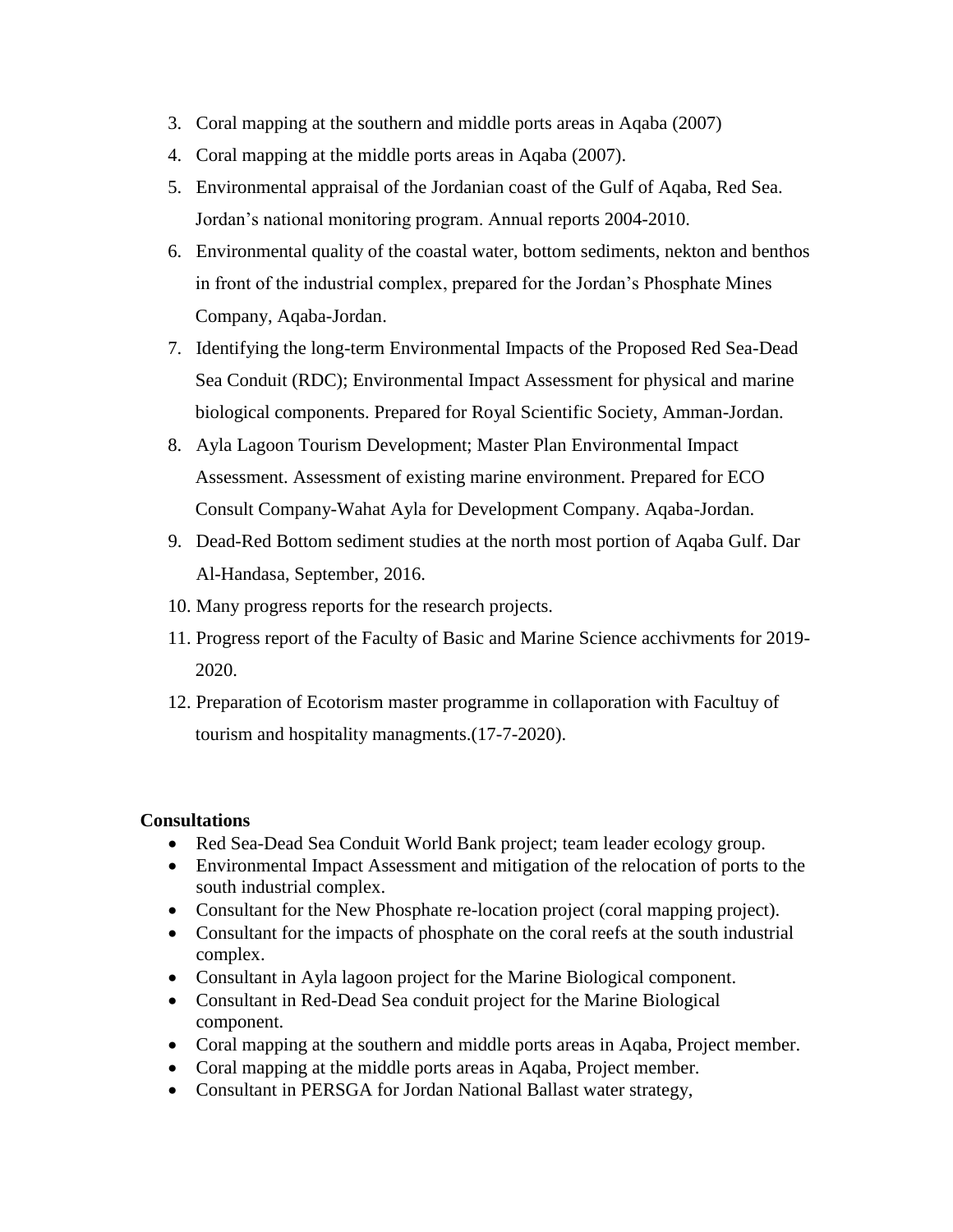- National monitoring program: Team Leader of zooplankton biomass.
- JFI monitoring program, team member.
- Environmental assimilative capacity of coastal habitats and green mariculture of high revenue low environmental burden species on the Jordanian sector of the Gulf of Aqaba Project: Team member.
- Quantitative Survey of the Coral Reefs at the site of rehabilitation and Extension of the Industrial Terminal Project In South Port, Aqaba, Green Environment Foundation, February 2016.
- Red Sea Dead Sea water conveyance project: Phase 1, Plankton Survey (June 2017).
- Red Sea Dead Sea water conveyance project: Phase 1, Ecological Appraisal of benthic habitats at northern Gulf of Aqaba with emphasis on grass beds. Royal Harkening, (May 2017).
- Sediment Core Collection for Phosphate, Polluted Soil Estimation and Benthic Habitat Survey at Aqaba Main Port. Environmental Baseline Study, Dar Al-Omran, July 2017
- $\bullet$

## **Scientific activities**

- **1994**: -Adhoc Expert Group Meeting on Marine Hydrographic Surveying Nautical Charting, 8-12 May (Ammanm: Jordan)
- **1995**: -Microwave Digestion, Ashing and Moisture/ Solid Deetermination, By Scientific & medical supplirs, Milestone Microwave Technology, 22 April (Amman; Jordan)
- **1996**: Training Cource in beach management in the Mediterranean and Black Sea, by FEuro- Mediterranian Centre on Insular Coastal Dynamics (ICOD), Foundation for International Studies, 11-17 May (University of Malta).
	- Training Course in Coastal zone Management as Sustainable Process, by International Ocean Institute Operational Centre, 1-31 October (India).
	- UNESCO Course on Utilization of Remote Sensing Technology in Coastal-Marine Research and Management, 21-26 December (King Abdelaziz University, Jeddah, Saudi Arabia).
- **1997**: Visit to Central of Tropical Marine Ecology (ZMT) for Literature Surveay and Regestration in Bremen University as Ph.D Student, 4 June- 18 July, Bremen.
	- Red Sea Program (RSP), Junior Course ,(Eilat), 12-21 March.
- **1998**:-Visit to Marine Potany Department, for training on HPLC for pigment analysis and GC for Fatty acid analysis,1-28 March (KIEL), Germany.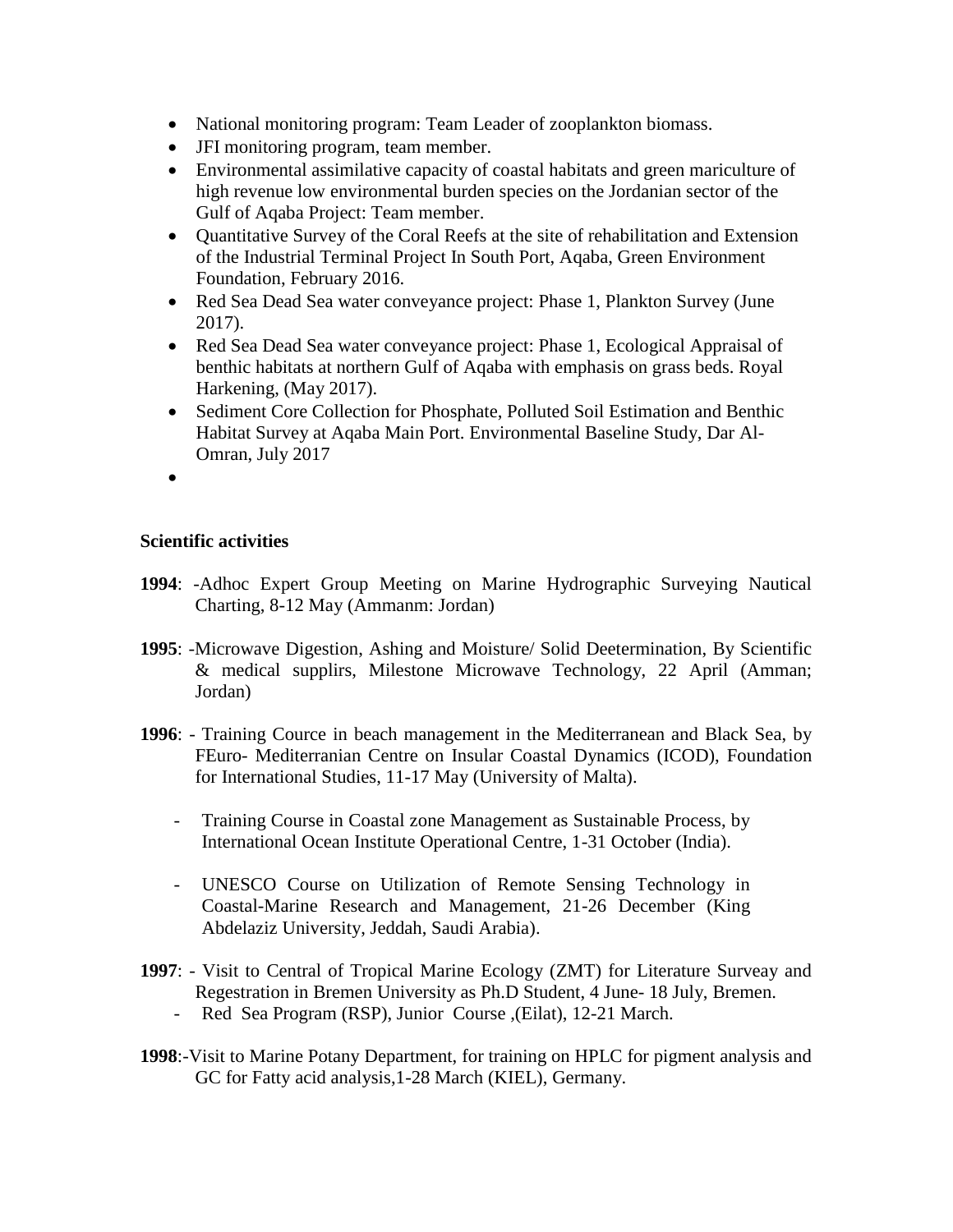- Third general assembly ,Red Sea Program on Marine Science,10-15 March Bremen, Germany.
- Training on zooplankton identification , 18-28 April, Suez (Egypt).
- Red Sea Program research cruise: Molecular function controlling the ecology of marine microorganisms in the Red Sea :Nitrogen fixation among marine phytoplankton, 31 May –9 June.,Eilat.
- **1999**:- Visit to the Institute for Marine Science (ifm) ,Kiel, for completion of Ph.D work.
- **2001**:- International workshops on the Marine Biodiversity in Islamic Countries, Algiers, October 22-24, 2001.
- **2002**:- Symposium and Workshop of the Butterfly fish, 19-20, June 2002, Aqaba-Jordan
- **2003**:- Third international zooplankton symposium, 20-23-May, 2003. Geqion, Spain
	- Frontiers of science and engineering, September 21-23, KOC University, Istanbul, Turkey.
	- Workshop on beach replashment, 15-17-December, 2003.
	- Workshop on the solid wast managements and biogas production, 22-24 December, 2003.

## **2004:**

- Coordinator of the Jordanian Coordinated National Monitoring Program
- **-** Committee member of Environmental Impact Assessment Board of ASEZA.
- <sup>th</sup> international conference on hazardous materials, Aqaba 8-10 June, 2004

## **2005:**

- Visiting Schoolar research in Stanford University department of Geophysics, Stanford, California, USA for period of three months June to August 2005.
- **2006: -** Global Energy Solution project (EIA) project discussion, 18 April 2006 Movenpick hotels Aqaba-Jordan**.**

 **-** The Environmental impact of industry in the Aqaba Special Economic Zone Authority workshop, Jordan Environment Society, 6 March 2006, Aqaba-Jordan.

- **-** Lunch events for Interaction Mosaic and Customized your curricula, 18 April 2006 Movenpick hotels Aqaba-Jordan**.**
- Visiting Schoolar research in Hamburg University department of Geology, Hamburg, Germany for period of two months 17 July to 17 September 2006.

**2007**: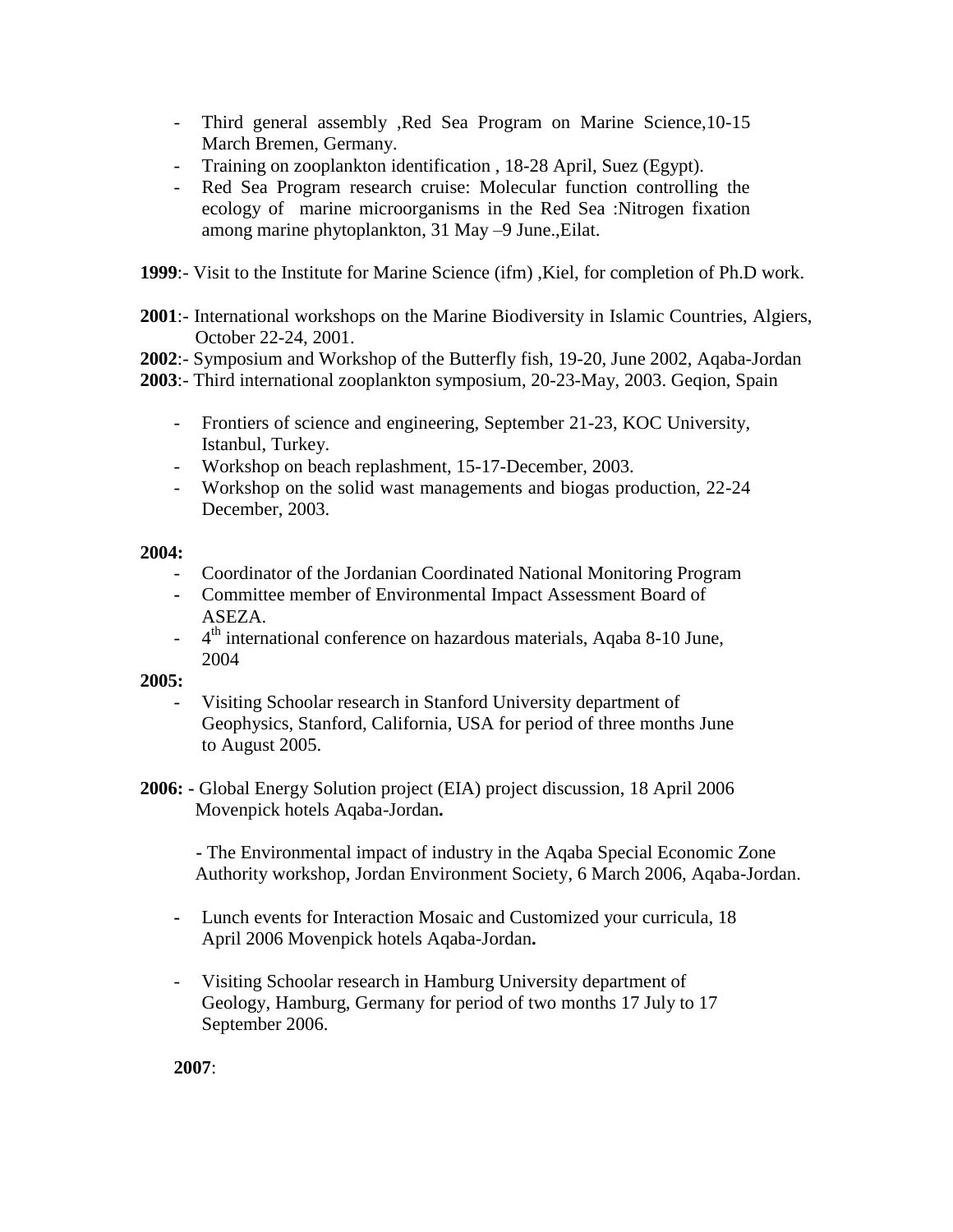-Middle East frontires of Science and Engineering, March, 19-21 Seville, Spain.

- Information Seaway Workshop towards Aqaba the smart Gulf. Inter Continental Aqaba Resort, Jordan, Aqaba, 18 April 2007.

- International conference in (Rapid Urbanization and land use conflicts in coastal cities) 30 October-01 November 2007, Aqaba-Jordan.

- Jordan Stakeholder workshop on National program action for protection of the marine environment from land-base acrivities, Aqaba marine park 11 th November, 2007.

## **2008:**

**-**Advanced Phytoplankton Course Taxonomey (APC), Stanza Zoologica, Italy Napole 5-26 April 2008.

- International conference in (Middle Eastern Biodiversity congress) 20-23 October 2008, Aqaba-Jordan.

- International Ballast water management workshop. November 2008, Aden, Yemen.

**2009:-** Training in the Fundamentals and theory of SeaSonde operation, 27-1 May 2009, Mountain View, USA**.**

- PCBI Project preparation workshop Jordan mediterranean Sea Basin ENPI CBC Programme 2007-2013. Aqaba 18-May 2009.

**2010**:- National workshop on Balast water management 14-16 february 2010, Aqaba-Jordan

- Visiting Internationa lcairo book festival, Cairo 27- 4 February 2010.
- Bio vision Alexandria 2010 New life Science: Future Prospects 11-15 April 2010, Alexandria Egypt: [www.bibalex.org/biovisionalexandria.](http://www.bibalex.org/biovisionalexandria)
- Balast water workshop, 18 April 2010, Aqaba-Jordan.
- Embrylogy of Marine Invertebrates, 4-21 July 2010, Syberia, Russia
- Taxonomy workshop 16 September -2 October 2010, Izmir-Turkey

**2011:**

 **-** Meeting of working group of Dead Red canal visibiltiy study, March, 2011/ Venice Italy.

**-** Winter school in water quality and esting, 2-8 April, 2011/Aqaba-Jordan.

- Summer scholl of Columbia University, 2-23 June 2011
- Aqaba.

## **2012:**

- First workshop of the potanica Garden, 12 Jan 2012 Amman.

- 1<sup>st</sup> regional Training workshop National Council for Scientific Research –CNRS Beirut, Lebanon, 25 – 26 January 2012.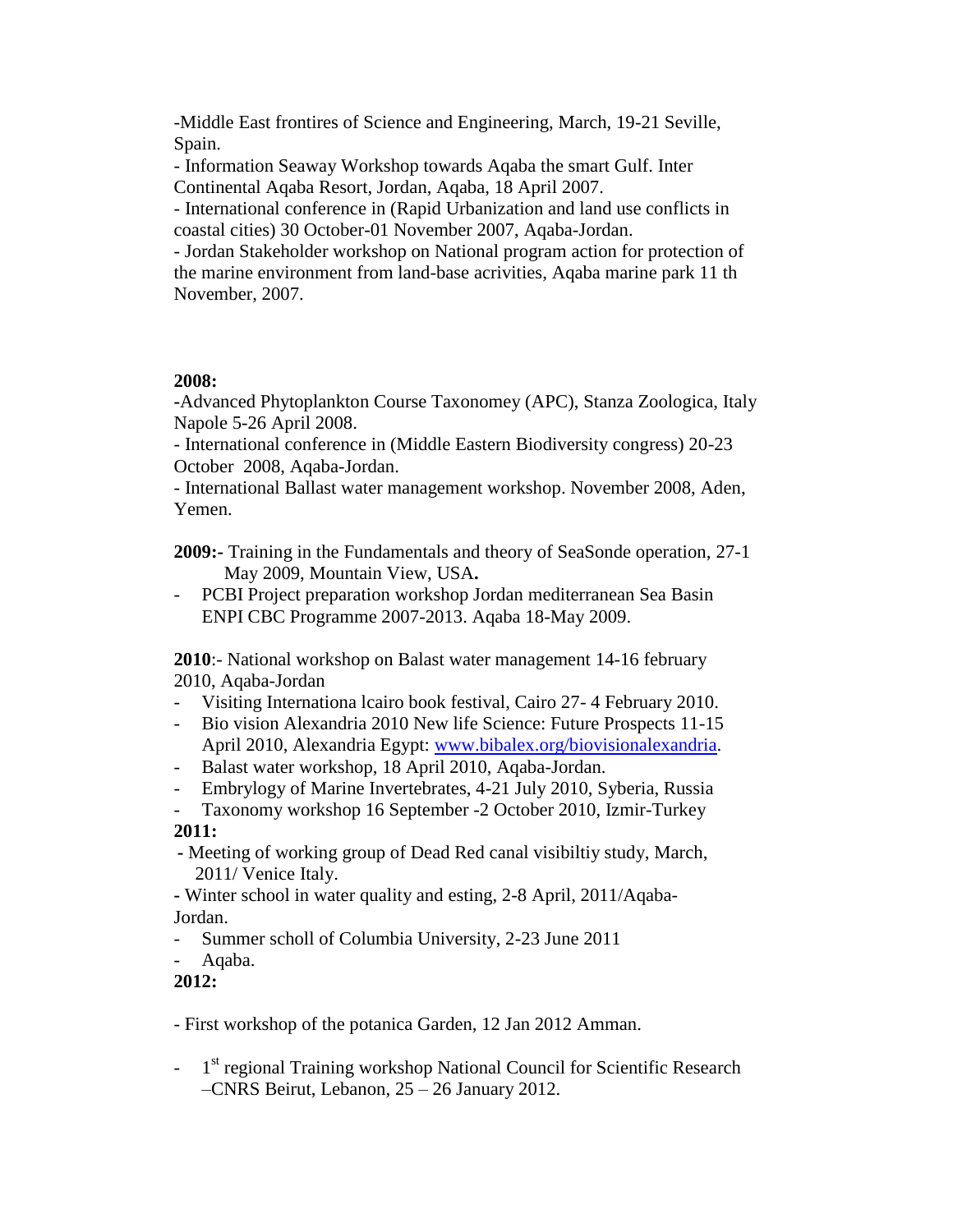- Extensive Two-day Training Workshop on: Understanding the Science of Environmental Governance and Building Capacity of Skills of Development of Environmental Policies and Strategies Related to Implementation of Rio Conventions in Jordan and Integration of Conventions' Provisions into National Development Planning. Developing Policy-relevant Capacity for Implementation of the Global Environmental Conventions in Jordan "CB-2" Project. Ministry of Environment & UNDP, 25-26 February 2012 Crown Plaza hotels, Amman, Jordan.
- The  $2<sup>nd</sup>$  Regional Meeting on the Status od Elasmobranchs in the Red Sea and Gulf of Aden, 23-24 August 2012, Jeddah, KSA.
- First workshop on developing policy-oriented research, Amman, 20-21, March 2012
- National Training workshop on IMO OPRC Level 2 and updating the national oil spill and HNS contingency plan Jordan-Aqaba, 8-11 April 2012.
- Training workshop on Compliance Monitoring and enforcement of Ballast Water Management. Aqaba, Jordan: 28-29 May 2012.
- **The 6th Jordanian Environmental conference in Amman**, 4-6 June 1012.
- Adaptation of biodiversity with climate changes workshop, Amman, Alfanar hotel 14-6-2012.

## **2013:**

- Integrated coastal zone management training course phase 4, Aqaba 27 January till 7 February, Aqaba 2013.
- Managing the Environmental Sustainability of Port for a Durable Development., Aqaba 26-3-2013, Kempinski hotel.
- Coastal Zone Jordan university Aqaba branch 10-11/6/2013.
- CUSTOM MED international conference, Kempinski, Aqaba 16-6-2013 - ال تراب ف ي امال Aqaba hotel Movenpick 9-5-2013 ,

## 2014

- Kick of Meeting for the project: Inclusive Governance for sustainable Mediteranean coastal Metropolis (MEDSEATEDS). Mercelia, France 20-21 January.
- International conference on Marine Invasive Species: Management of Ballast water and other vectors, Oman, MasKat 17-19 February 2014.
- Aquanight 2<sup>nd</sup> international conference, ENPI- CBCMED project. Aqaba 26-5-2014, Kempinski hotel.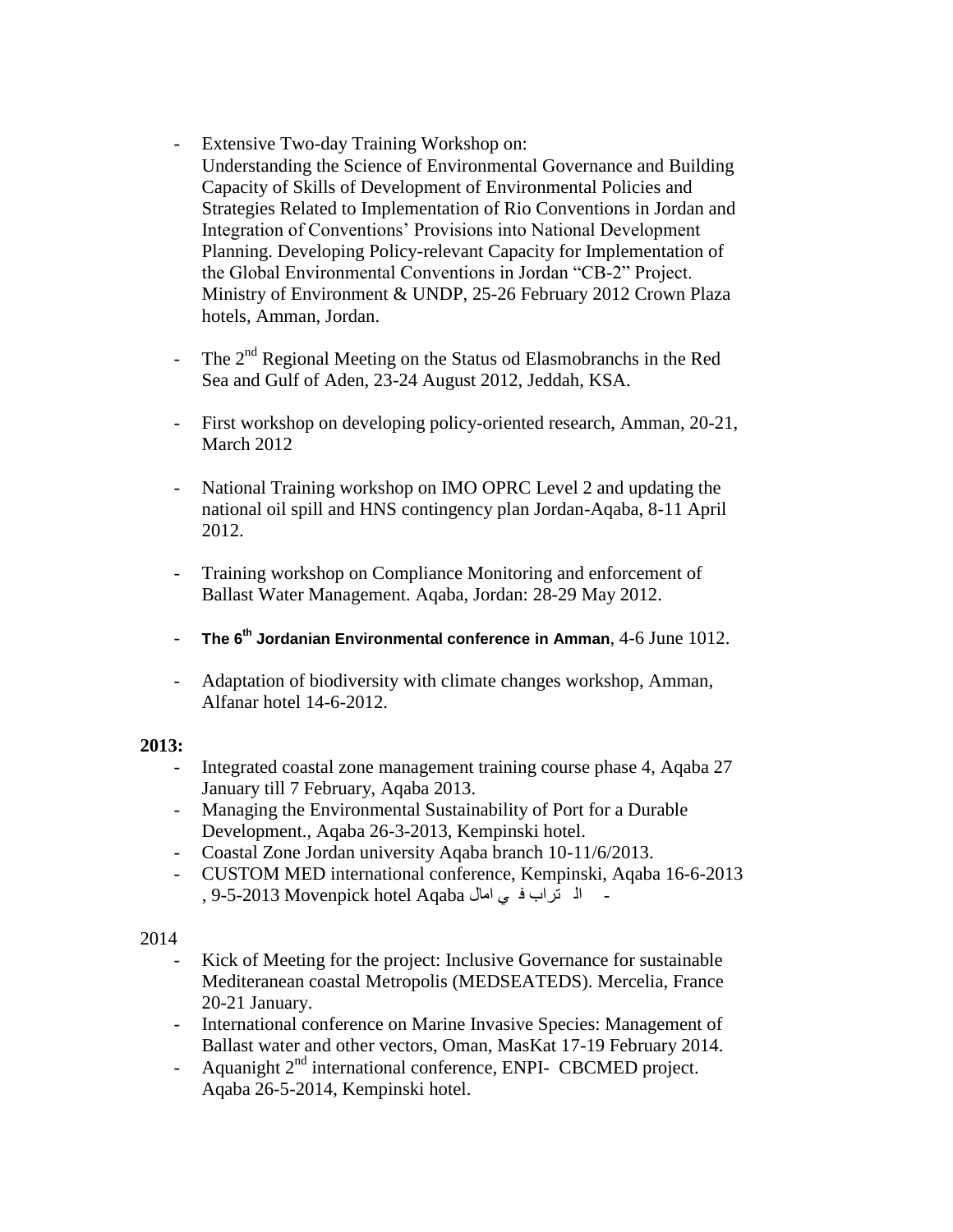- PERSGA Strategic Ecosystem Based Management project first consultation meeting: Inception report ans Arrangement for conducting the first years activities Aqaba, September  $01<sup>st</sup> - 2<sup>nd</sup>$  2014.

2016

- Capitalization workshop, Steering Committee Meeting: Inclusive governance of sustainable coastal metropolis. MARCH  $22<sup>Nd</sup> \& 23<sup>RD</sup>$ 2016 Marseille
- الملتقى الإعلامي الاول للبيئه و للتنميه المستدامه-العقبه 15-8-2016

## **2017:**

- Development of Guidelines for the Assessment and valuation of Ecosystem services in Jordan-Part II, giz, Amman, 30-3-2017, Sheraton Hotel.
- Visiting reseacher at University of Californea Santa Cruz, USA August 2017-June 2018.

## **2018:**

- Training course on Ifm desalination monitoring water 8-12, June 2018 Marine Science Station, Aqaba under SCARCE project.
- STRENGTHENING HUMAN RESOURCES, LEGAL FRAMEWORKS AND INSTITUTIONAL CAPACITIES TO IMPLEMENT THE NAGOYA PROTOCOL, Aqaba, Helton, Double Tree Hotel, 8-9/8/2018 organized by JEF, UNDP and Ministry of Environment**.**
- Training on Economic Valuation of Ecosystem Services, Aqaba, Jordan,  $24^{\text{th}}$  to  $27^{\text{th}}$  -9 September, 2018.
- Fourth Aqaba Youth meeting, Jordan University, Aqaba 15/11/2018.

#### **2019:**

- Jordanian maritime Day, Inter continental Hotel, Aqaba-Jordan 10 February 2019.
- Assessment and Revision of the National CoastalMonitoring Program, Aqaba, Jordan "NCMP" Second Stakeholders Workshop Provisional Program, Tuesday, Wednesday February  $5<sup>th</sup> - 6<sup>th</sup>$  2019.
- Drug Discovery Research from Natural Products (Plant Extracts), Aqaba university of Technology, Aqaba-Jordan 7 March 2019.
- Workshop to promote knowledge about the Rio conventions and the Nagoya Protocol. Aqaba-Jordan, Movenbek Hotel, 14-3- 2019.
- **-** - DESIRE-developing of higher education teaching modules on the socioeconomic impacts of the Renewable Energy. Aqaba Intercontinental Hotel, 28-30 March 2019.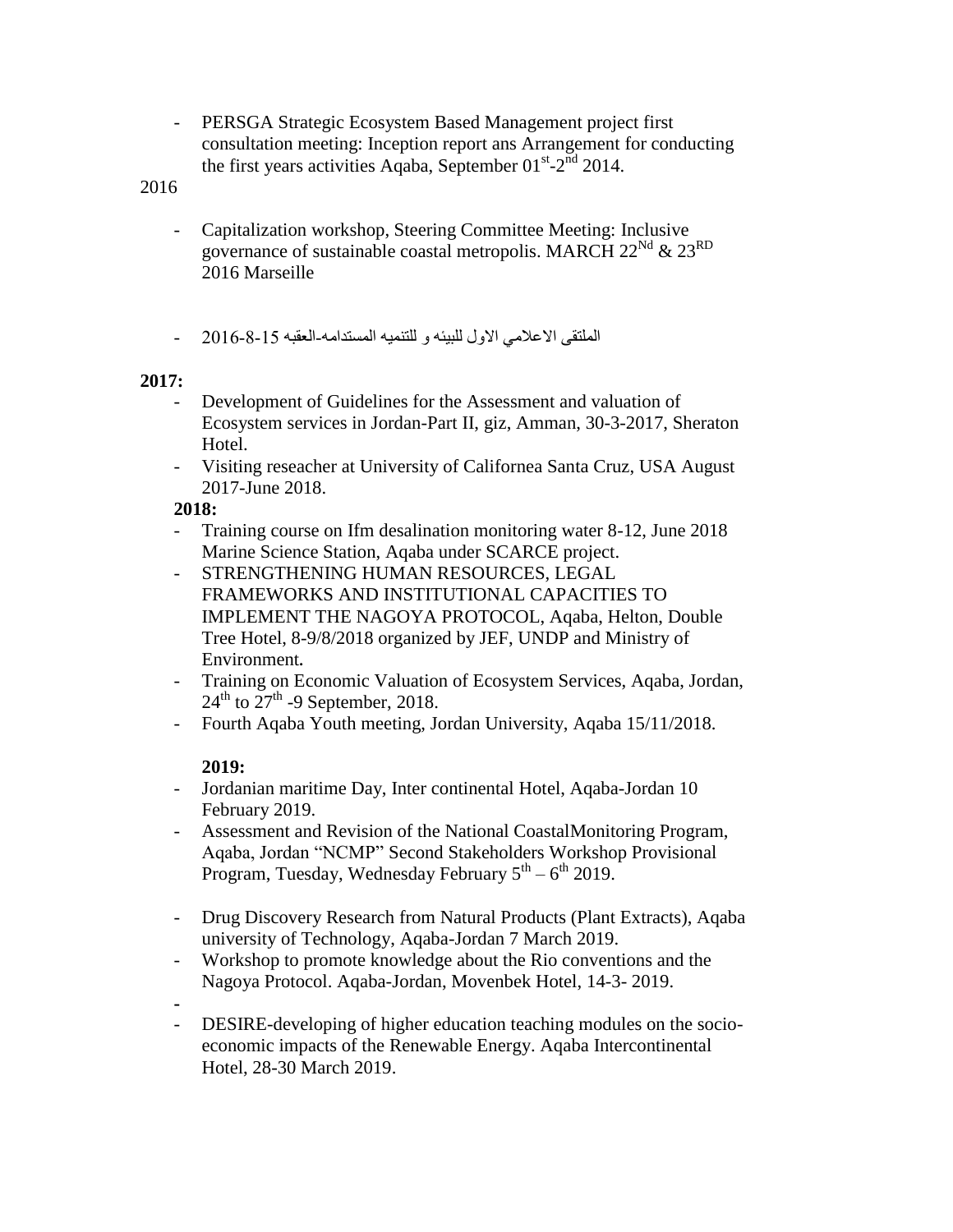- Draft Agenda Jordan Maritime Governance (JOR3), Aqaba, Hilton Hotel on  $16^{Th} - 17^{th}$  April 2019.
- The  $3<sup>rd</sup>$  German-Arab Environment and Energy forum. Shaping transition Sustainable: Future Technology for Today. February 23-26, 2019, Amman and Aqaba, Jordan.
- Implementation of Access and benefit Sharing (ABS) of genetic resources in Jordan a practical approach, 17-18-7-2019 Hilton, Dead Sea.
- Focus group meeting of Desalination, Diplomacy and water Reuse in Middle East (SCARCE) project funded by DUPC2.(Amman, Jordan 13- July 2019.
- Promoting youth employment in remote areas in Jordan JOB JO. Cyprus 25-30, November 2019. ERASMUS+ PROGRAMME. Project Number: 598428-EPP-1-2018-1-JO-EPPKA2-CBHE-JP.

## 2020:

--1st Memmber meeting of working group for biofouling at Aqaba, JMA, JMA, 23-2-2020.

- Memmber of working group meeting of intiation Marine researved are, at Aqaba, ASEZA, Marine Park, 23-6-2020.

- 2<sup>nd</sup> Memmber meeting of working group for biofouling at Aqaba, JMA, JMA, 23-2-2020.

- Plastic pollution workshop, Aqaba, Movenbeak hotel, 6-7/9/2020.

- Memmber of working group meeting of intiation Marine researved are, at Aqaba, ASEZA, Marine Park, 23-10-2020

## **Current research projects and Activities:**

- 1996-present: Monitoring of the Marine Environment in front of the Industrial Complex. Funded by Industrial Complex in Aqaba.
- 2001-present: Monitoring of the environmental quality of the Jordanian coast of the Gulf of Aqaba, National Monitoring Program. Funded by Aqaba Special Economic Zone Authority (ASEZA).
- 2004-2006: The Red Sea Marine Peace Park (RSMPP); Fast Track Project. Collaboration with ASEZA Funded by USAID.
- 2004-2007: Environmental assimilative capacity of coastal habitats and green mariculture of high revenue low environmental burden species on the Jordanian sector of the Gulf of Aqaba. Funded by the Higher Council For Science and Technology-Jordan.
- Monitoring natural and anthropogenic aerosol pollution and its impact on ecosystem in the Gulf of Aqaba November 2006-November 2009. NATO funded project No: SFP. 982161.
- The Protection the Gulf of Aqaba from the anthropogenic and natural stress in the face of Global climate changes. Aqaba Anthropogenic Stress. 2007-2012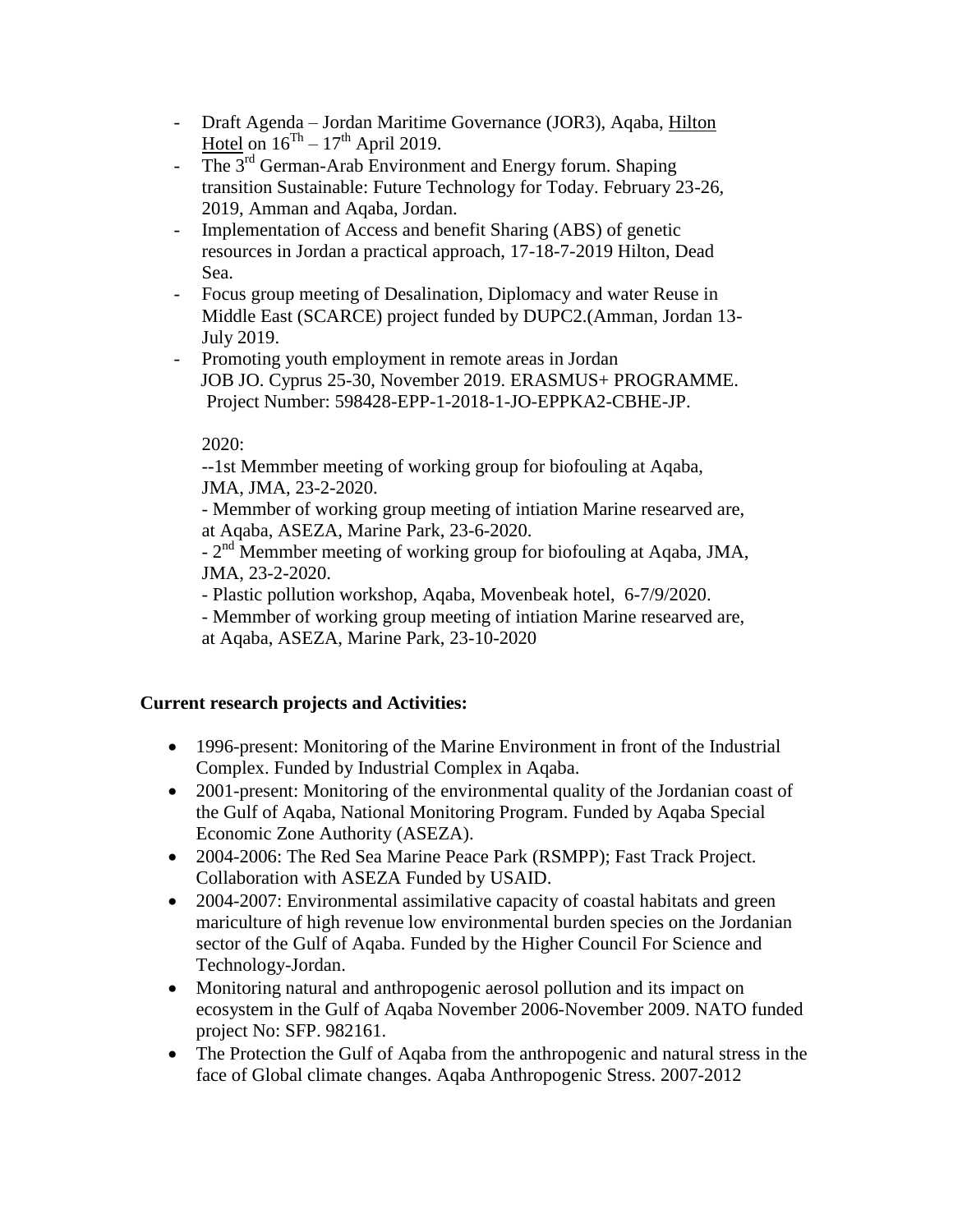- Real time surface current measurement to protect the Gulf of Aqaba against intentional or accidental toxic and oil spills. 2006-November 2009. NATO funded project No: Sfp. 982220.
- Assessment of heavy metals, Natural and anthropogenic radionucleiotides pollution in the Gulf of Aqaba. Funded from Yarmouk University. January - December 2008.
- Assessment of zooplankton community structure in the most northern part of the Gulf of Aqaba (new port area): An introduction for ballast water managements. 2010- 2011.
- Managing the environmental sustainability of ports for a durable development- (MESP), ENPI-CBC funded project. 2011-2014
- Inclusive Governance for sustainable Mediterranean coastal Metropolis (MEDSEATEDS), ENPI-CBC funded project. 2014-2016.
- 'SCARCE Desalination, Diplomacy and Water Reuse in the Middle East', Project No. 106537 - Sub- project: Seawater Desalination. January 2017-November 2018.
- Measuring the response of engineering species )coral ans seagrass) to the combined effect of global and local environmental changes in the Gulf of Aqaba, M38--13." for funding (Total Budget: \$ 448,118.00 / **MSS \$257,477.00**), 2020-2022.
- Developing Strategies to Minimize the Impacts of New Desalination Facilities on the Gulf of Aqaba Ecosystem**.** for funding (Total Budget: \$ 980,000 **/ MSS \$**380,000).2020-203.

## **Field of interest**:

- The main interest of mine is focusing on the study of Oceanography of the Gulf of Aqabain general, specificly plankton research in the Gulf of Aqaba in which the following titels could be covered:-
	- 1- Phytoplankton dynamics in the water column in relation to the water stratification phytoplankton groups will be identified by using a marker pigment analysis (HPLC) study.
	- 2- Seasonal distribution of Plankton (Phyto and zooplankton) in the Gulf of Aqaba, and the effect of physical variability on the zooplankton population dynamics in the Gulf of Aqaba.
	- 3- Desalination, Diplomacy and Water Reuse in the Middle East.
	- 4- Studing of the Physico-chemical environment of the Gulf water.
	- 5- Fossil coral reefs as paleo-hydrological archives: Examples from buried and elevated reefs in the Gulf of Aqaba.
	- 6- Monitoring natural and anthropogenic-induced pollution in the Gulf of Aqaba.